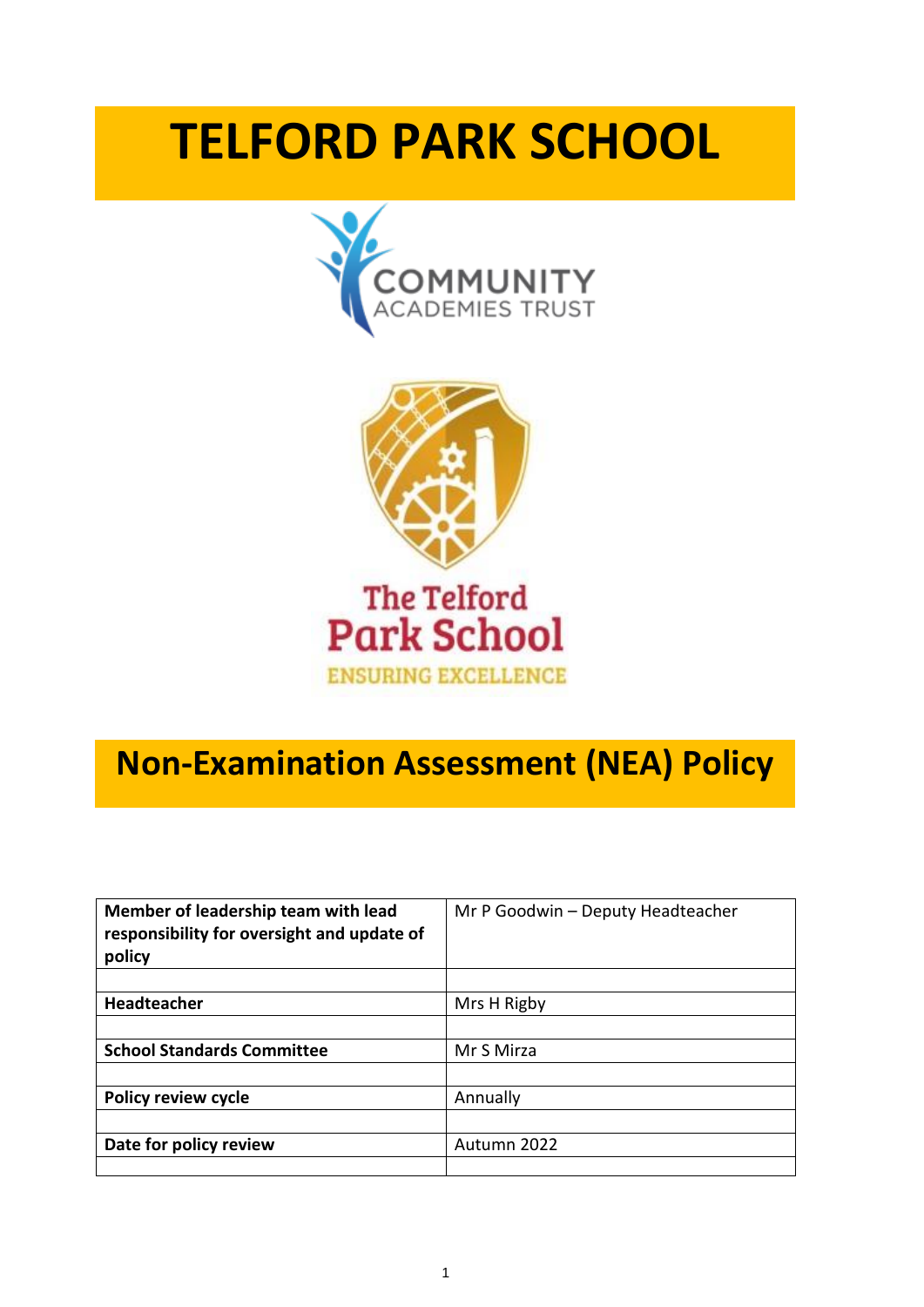# **Contents**

| Procedures for planning and managing non-examination assessments identifying staff roles and |  |
|----------------------------------------------------------------------------------------------|--|
|                                                                                              |  |
|                                                                                              |  |
|                                                                                              |  |
|                                                                                              |  |
|                                                                                              |  |
|                                                                                              |  |
|                                                                                              |  |
|                                                                                              |  |
|                                                                                              |  |
|                                                                                              |  |
|                                                                                              |  |
|                                                                                              |  |
|                                                                                              |  |
|                                                                                              |  |
|                                                                                              |  |
|                                                                                              |  |
|                                                                                              |  |
|                                                                                              |  |
|                                                                                              |  |
|                                                                                              |  |
|                                                                                              |  |
| Storage and retention of work after submission of marks<br>$\dots$ 11                        |  |
|                                                                                              |  |
|                                                                                              |  |
|                                                                                              |  |
|                                                                                              |  |
|                                                                                              |  |
|                                                                                              |  |
| Spoken Language Endorsement for GCSE English Language specifications designed for use in     |  |
|                                                                                              |  |
| Management of issues and potential risks associated with non-examination assessments  15     |  |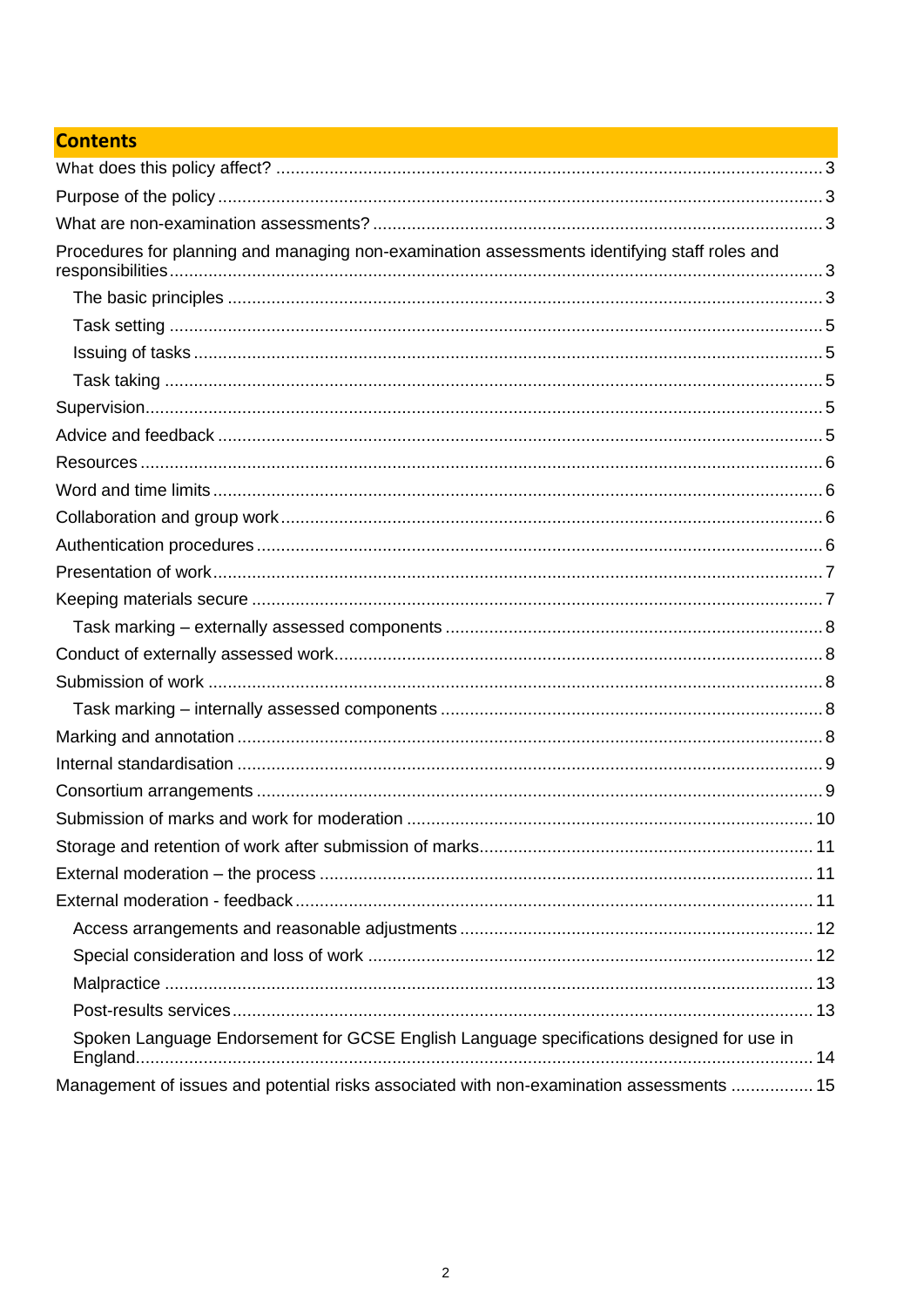# **What does this policy affect?**

This policy affects the delivery of subjects of reformed GCSE qualifications which contain a component(s) of non-examination assessment.

The regulator's definition of an examination is very narrow and in effect any type of assessment that is not:

- set by an awarding body
- designed to be taken simultaneously by all relevant candidates at a time determined by the awarding body, and
- taken under conditions specified by the awarding body (including conditions relating to the supervision of candidates during the assessment and the duration of the assessment)
- is classified as non-examination assessment (NEA).

'NEA' therefore includes, but is not limited to, internal assessment. Externally marked and/or externally set practical examinations taken at different times across centres are classified as 'NEA'. (JCQ's *[Instructions for conducting non-examination assessments,](http://www.jcq.org.uk/exams-office/information-for-candidates-documents)* Foreword]

This publication is further referred to in this policy as [NEA](http://www.jcq.org.uk/exams-office/non-examination-assessments)

# **Purpose of the policy**

The purpose of this policy, as defined by JCQ, is to

- cover procedures for planning and managing non-examination assessments
- define staff roles and responsibilities for non-examination assessments
- manage risks associated with non-examination assessments

[\[NEA](http://www.communityacademiestrust.org/) 1]

# **What are non-examination assessments?**

Non-examination assessments measure subject-specific knowledge and skills that cannot be tested by timed written papers.

There are three assessment stages and rules which apply to each stage. These rules often vary across subjects. The stages are:

- task setting;
- task taking;
- task marking. [\[NEA](http://www.jcq.org.uk/exams-office/non-examination-assessments) 1]

**Procedures for planning and managing non-examination assessments identifying staff roles and responsibilities**

# **The basic principles**

# **Head of Centre**

 Returns a declaration (managed as part of. the National Centre Number Register annual update) to confirm awareness of, and that relevant centre staff are adhering to, the latest version of [NEA](http://www.jcq.org.uk/exams-office/non-examination-assessments)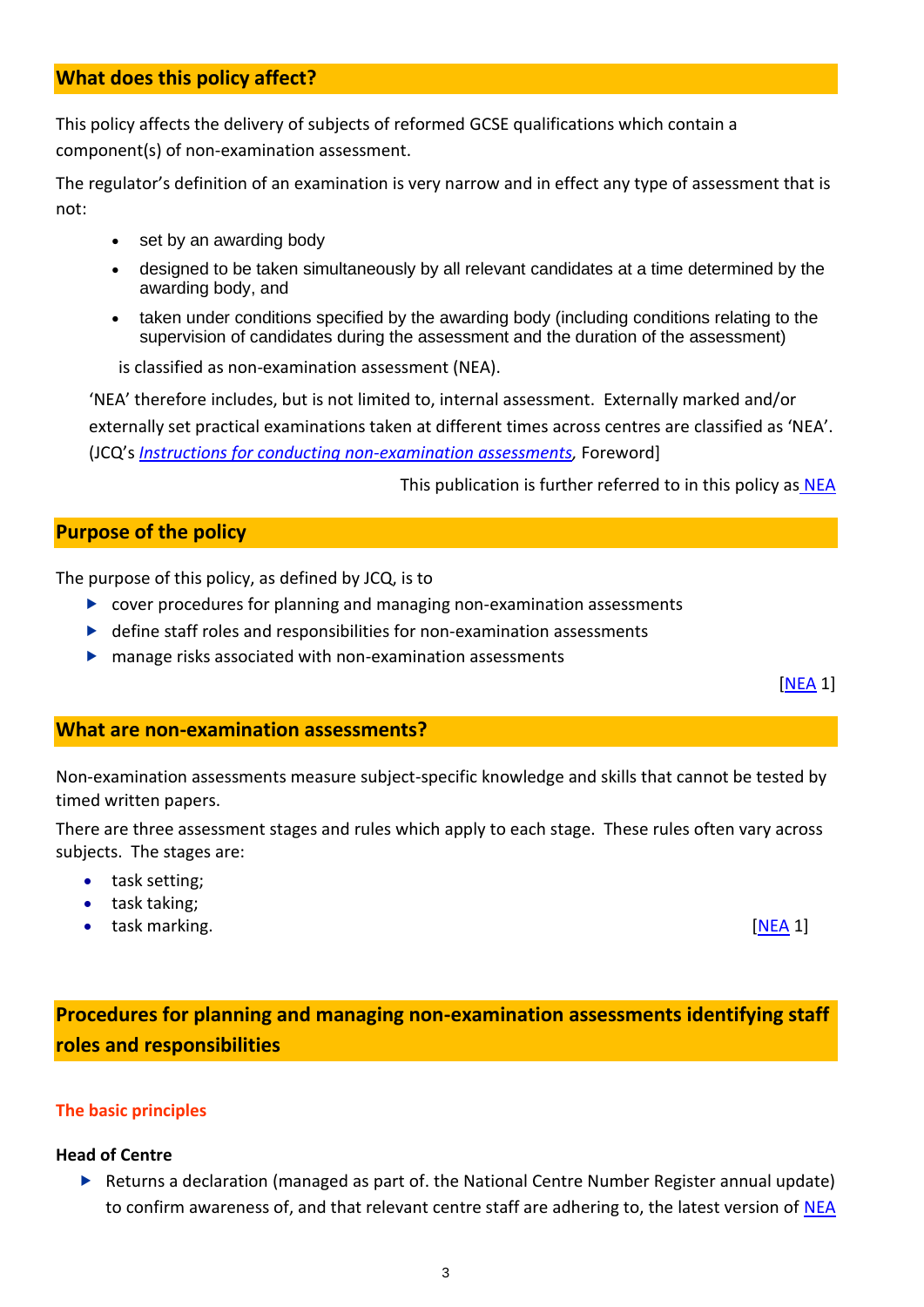- Ensures that the centre's *non-examination assessment policy* is fit for purpose and covers all types of non-examination assessment
- Ensures the centre's *internal appeals procedures* clearly detail the procedure to be followed by candidates (or their parents/carers) appealing against internal assessment decisions (centre assessed marks) and requesting a review of the centre's marking

# **Senior leaders**

- Ensure the correct conduct of non-examination assessments (including endorsements) which comply with [NEA](http://www.jcq.org.uk/exams-office/non-examination-assessments) and awarding body subject-specific instructions
- Ensure the centre-wide calendar records assessment schedules by the start of the academic year
- Where applicable, liaise with all relevant parties in relation to arrangements for and conduct of the monitoring visit for GCSE (9-1) Computer Science

# **Quality assurance (QA) lead/Lead internal verifier**

- Confirms with subject heads that appropriate awarding body forms and templates for nonexamination assessments (including endorsements) are used by teachers and candidates
- Ensures appropriate procedures are in place to internally standardise/verify the marks awarded by subject teachers in line with awarding body criteria
- Ensures appropriate centre-devised templates are provided to capture/record relevant information given to candidates by subject teachers
- Ensures appropriate centre-devised templates are provided to capture/record relevant information is received and understood by candidates
- Where not provided by the awarding body, ensures a centre-devised template is provided for candidates to keep a detailed record of their own research, planning, resources etc.

# **Subject head/lead**

- $\blacktriangleright$  Ensures subject teachers understand their role and responsibilities within the non-examination assessment process
- **E** Ensure[s NEA](http://www.jcq.org.uk/exams-office/non-examination-assessments) and relevant awarding body subject specific instructions are followed in relation to the conduct of non-examination assessments (including endorsements)
- Works with the QA lead/Lead internal verifier to ensure appropriate procedures are followed to internally standardise/verify the marks awarded by subject teachers
- $\triangleright$  Understands the arrangements that the centre needs to put in place where the centre might accept private candidates (including distance learners and home educated students) for components of non-examination assessment

# **Subject teacher**

- $\triangleright$  Understands and complies with the general instructions as detailed in [NEA](http://www.jcq.org.uk/exams-office/non-examination-assessments)
- $\triangleright$  Where these may also be provided by the awarding body, understands and complies with the awarding body's specification for conducting non-examination assessments, including any subject-specific instructions, teachers' notes or additional information on the awarding body's website
- $\blacktriangleright$  Marks internally assessed work to the criteria provided by the awarding body
- $\triangleright$  Ensures the exams officer is provided with relevant entry codes for subjects (whether the entry for the internally assessed component forms part of the overall entry code or is made as a separate unit entry code) to the internal deadline for entries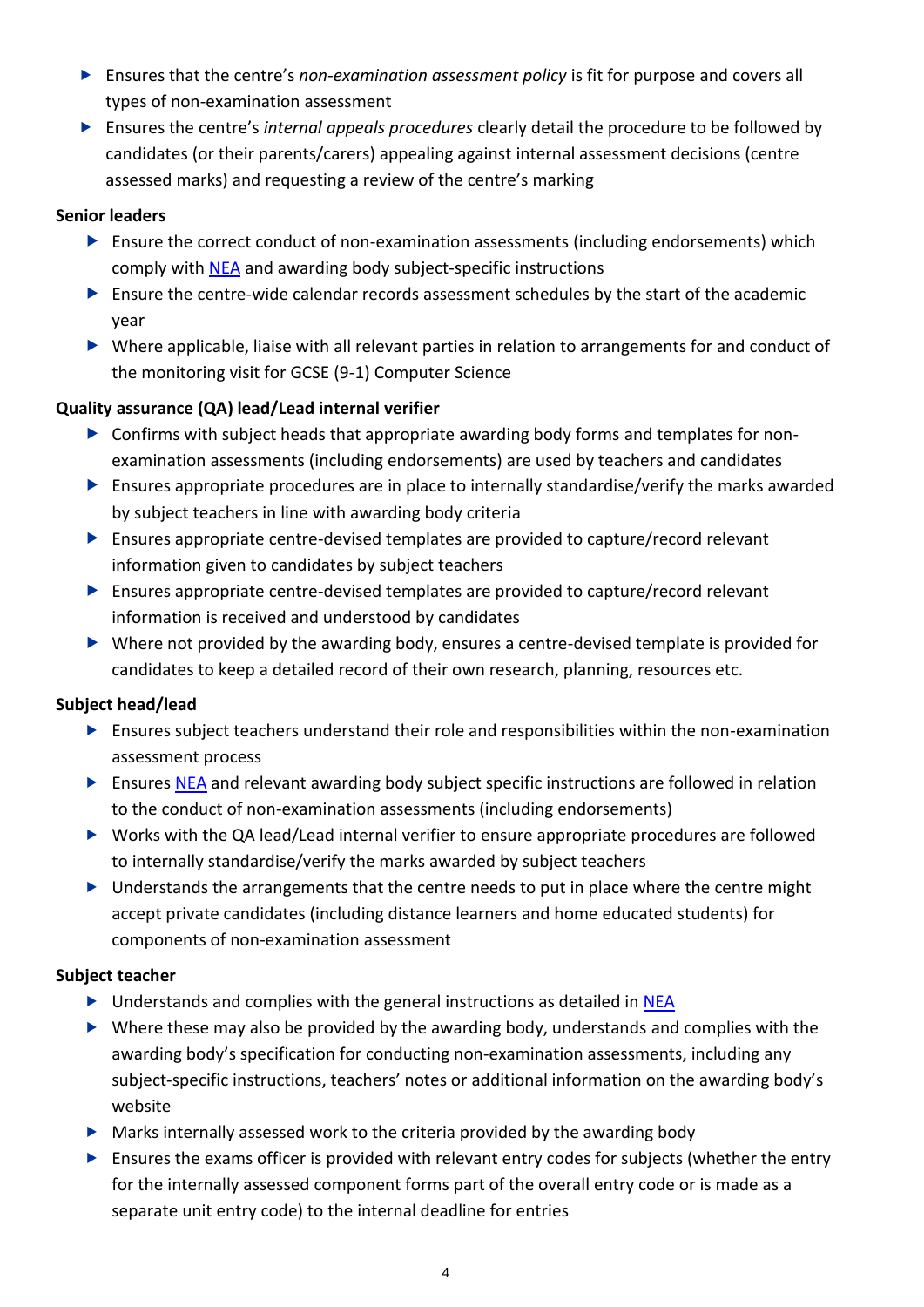# **Exams officer**

- Signposts the annually updated JCQ publication *Instructions for conducting non-examination assessment*s to relevant centre staff
- ▶ Carries out tasks where these may be applicable to the role in supporting the administration/management of non-examination assessment

# **Task setting**

#### **Subject teacher**

- $\triangleright$  Selects tasks from a choice provided by the awarding body or designs tasks where this is permitted by criteria set out within the subject specification
- $\triangleright$  Makes candidates aware of the criteria used to assess their work

# **Issuing of tasks**

# **Subject teacher**

- $\triangleright$  Determines when set tasks are issued by the awarding body
- $\blacktriangleright$  Identifies date(s) when tasks should be taken by candidates
- Accesses set tasks in sufficient time to allow planning, resourcing and teaching and ensures that materials are stored securely at all times
- Ensures requirements for legacy specification tasks and new specification tasks are distinguished between
- $\blacktriangleright$  Ensures the correct task is issued to candidates

# **Task taking**

# **Supervision**

# **Subject teacher**

- Checks the awarding body's subject-specific requirements ensuring candidates take tasks under the required conditions and supervision arrangements
- $\blacktriangleright$  Ensures there is sufficient supervision to enable the work of a candidate to be authenticated
- $\blacktriangleright$  Ensures there is sufficient supervision to ensure the work a candidate submits is their own
- Where candidates may work in groups, keeps a record of each candidate's contribution and it must be possible to attribute assessable outcomes to individual candidates
- Ensures candidates are aware of the JCQ documents *[Information for candidates -](http://www.jcq.org.uk/exams-office/non-examination-assessments) non[examination assessments](http://www.jcq.org.uk/exams-office/non-examination-assessments)* and *[Information for candidates -](http://www.jcq.org.uk/exams-office/post-results-services) Social Media*
- Ensures candidates understand and comply with the regulations in relevant JCQ documents *Information for candidates documents*

# **Advice and feedback**

# **Subject teacher**

 $\triangleright$  As relevant to the subject/component, advises candidates on relevant aspects before candidates begin working on a task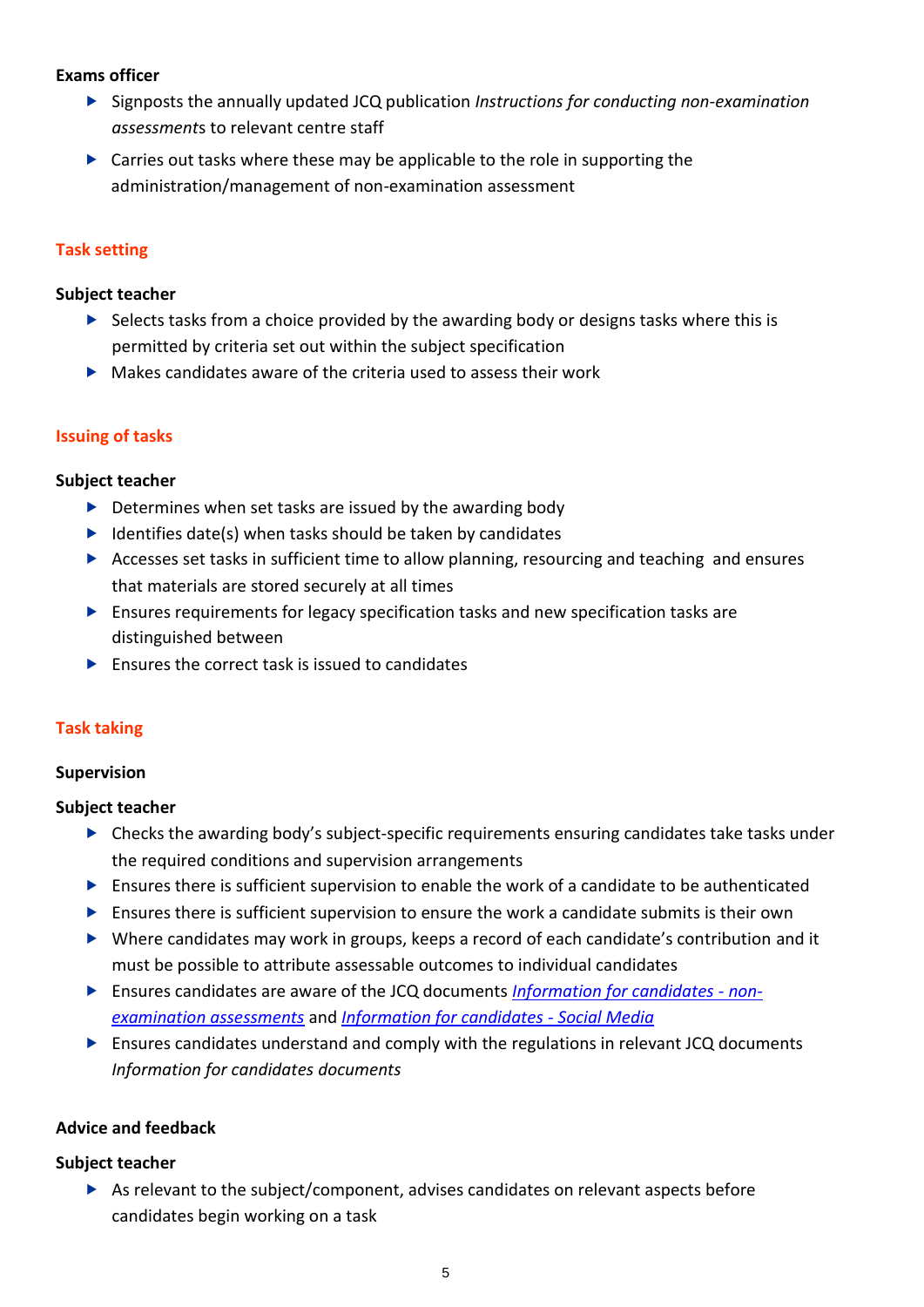- ▶ Will not provide candidates with model answers or writing frames specific to the task
- When reviewing candidates' work, unless prohibited by the specification, provides oral and written advice at a general level to candidates
- Allow candidates to revise and re-draft work after advice has been given at a general level
- $\blacktriangleright$  Records any assistance given beyond general advice and takes it into account in the marking or submits it to the external examiner
- Ensures when work has been assessed, candidates are not allowed to revise it

# **Resources**

# **Subject teacher**

- ▶ Refers to the awarding body's specification and/or associated documentation to determine if candidates have restricted/unrestricted access to resources when planning and researching their tasks
- $\blacktriangleright$  Ensures conditions for any formally supervised sessions are known and put in place
- $\triangleright$  Ensures appropriate arrangements are in place to keep the work to be assesses, and any preparatory work, secure between any formally supervised sessions, including work that is stored electronically.
- Ensures conditions for any formally supervised sessions are understood and followed by candidates
- Ensures candidates understand that they are not allowed to introduce augmented notes or new resources between formally supervised sessions
- Ensures that where appropriate to include references, candidates keep a detailed record of their own research, planning, resources etc.

# **Word and time limits**

# **Subject teacher**

Refers to the awarding body's specification to determine where word and time limits apply/are mandatory

# **Collaboration and group work**

# **Subject teacher**

- Unless stated otherwise in the awarding body's specification, and where appropriate, allows candidates to collaborate when carrying out research and preparatory work
- $\blacktriangleright$  Ensures that it is possible to attribute assessable outcomes to individual candidates
- Ensures that where an assignment requires written work to be produced, each candidate writes up their own account of the assignment
- $\triangleright$  Assesses the work of each candidate individual

# **Authentication procedures**

# **Subject teacher**

- $\triangleright$  Where required by the awarding body's specification
	- ensures candidates sign a declaration confirming the work they submit for final assessment is their own unaided work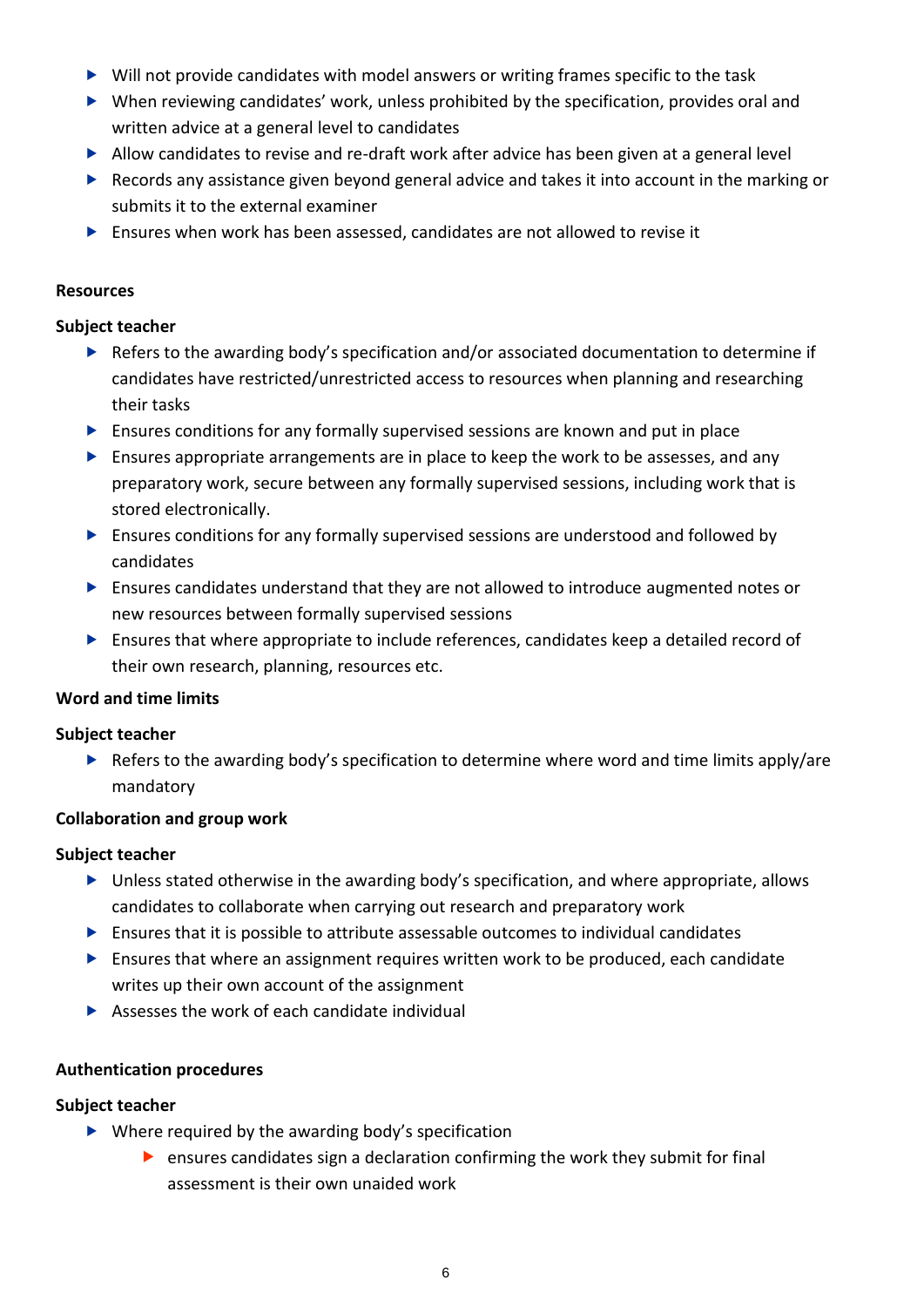- $\triangleright$  signs the teacher declaration of authentication confirming the requirements have been met
- $\triangleright$  Keeps signed candidate declarations on file until the deadline for enquiries about results has passed or until any appeal, malpractice or other results enquiry has been completed, whichever is later
- Provides signed candidate declarations where these may be requested by a JCQ Centre Inspector
- $\triangleright$  Where there may be doubt about the authenticity of the work of a candidate or if malpractice is suspected, follows the authentication procedures and malpractice information in [NEA](http://www.jcq.org.uk/exams-office/non-examination-assessments) and informs the exams officer
- ▶ Understands that if, during the external moderation process, it is found that the work has not been properly authenticated, the awarding body will set the mark(s) awarded by the centre to zero

# **Presentation of work**

# **Subject teacher**

- Obtains informed consent at the beginning of the course from parents/carers if videos or photographs/images of candidates will be included as evidence of participation or contribution
- Instructs candidates to present work as detailed in [NEA](http://www.jcq.org.uk/exams-office/non-examination-assessments) unless the awarding body's specification gives different subject-specific instructions
- Instructs candidates to add their candidate number, centre number and the component code of the assessment as a header/footer on each page of their work

# **Keeping materials secure**

# **Subject teacher**

- When work is being undertaken by candidates under formal supervision, ensures work is securely stored between sessions (if more than one session)
- When work is submitted by candidates for final assessment, ensures work is securely stored
- Follows secure storage instructions as defined in [NEA](http://www.jcq.org.uk/exams-office/non-examination-assessments) 4.8
- $\blacktriangleright$  Takes sensible precautions when work is taken home for marking
- Stores internally assessed work, including the sample returned after awarding body moderation, securely until all possible post-results services have been exhausted
- ▶ If post-results services have not been requested, returns internally assessed work to candidates (if requested by a candidate) after the deadline for requesting a review of results for the relevant series
- If post-results services have been requested, returns internally assessed work to candidates (if requested by a candidate) once the review of results and any subsequent appeal has been completed
- ▶ Reminds candidates of the need to keep their own work secure at all times and not share completed or partially completed work on-line, on social media or through any other means
- $\blacktriangleright$  Liaises with the IT Manager to ensure that appropriate arrangements are in place to restrict access between sessions to candidates' work where work is stored electronically
- Understands that during the period from the submission of work for formal assessment until the deadline for requesting a review of results, copies of work may be used for other purposes, provided that the originals are stored securely as required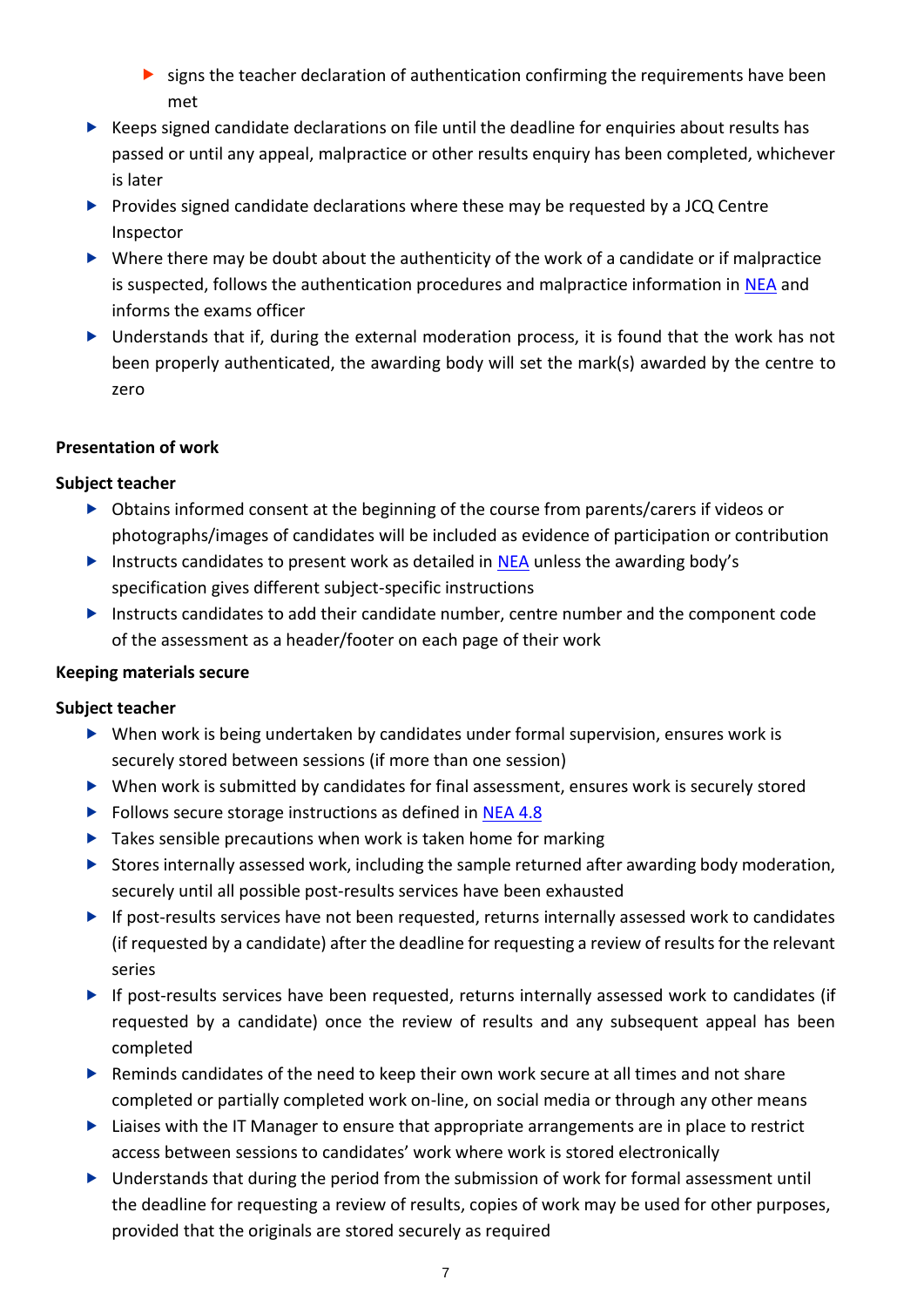# **IT Manager**

- Ensures appropriate arrangements are in place to restrict access between sessions to candidates' work where work is stored electronically
- **EXECUTE:** Restricts access to this material and utilises appropriate security safeguards such as firewall protection and virus scanning software
- $\triangleright$  Employs an effective back-up strategy so that an up to date archive of candidates' evidence is maintained
- **D** Considers encrypting any sensitive digital media to ensure the security of the data stored within it and refers to awarding body guidance to ensure that the method of encryption is suitable

# **Task marking – externally assessed components**

# **Conduct of externally assessed work**

# **Subject teacher**

- **Liaises with the exams officer regarding arrangements for any externally assessed components** of a specification which must be conducted within a window of dates specified by the awarding body and where applicable, according to JCQ *Instructions for Conducting examinations*
- **Liaises with the Visiting Examiner where this may be applicable to any externally assessed** component

#### **Exams officer**

- Arranges timetabling, rooming and invigilation where this is applicable to any externally assessed non-examination component of a specification
- $\triangleright$  Conducts the externally assessed component within the window specified by the awarding body and where applicable according to the JCQ *Instructions for conducting examinations*

# **Submission of work**

# **Exams officer**

- $\blacktriangleright$  Provides the attendance register to the subject teacher where applicable
- $\triangleright$  Ensures the awarding body's attendance register for any externally assessed component is completed correctly
- Where candidates' work must be despatched to an awarding body's examiner or uploaded electronically, ensures this is completed by the date specified by the awarding body
- $\blacktriangleright$  Keeps a copy of the attendance register until after the deadline for enquiries about results for the exam series
- $\blacktriangleright$  Packages the work as required by the awarding body and attaches the examiner address label
- $\triangleright$  Despatches the work to the awarding body's instructions by the required deadline

# **Task marking – internally assessed components**

#### **Marking and annotation**

# **Subject head/lead**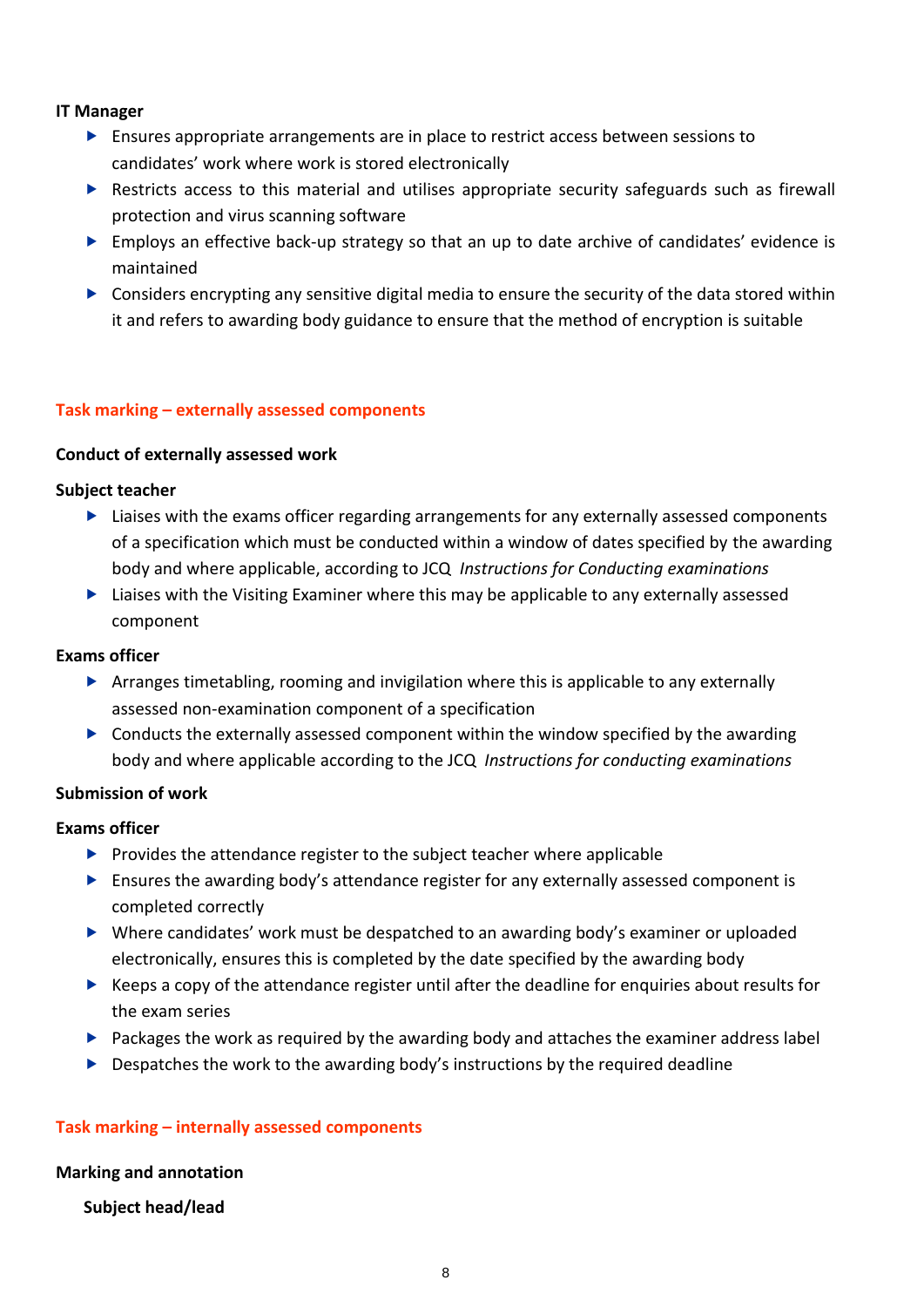Sets timescales for teachers to inform candidates of their centre-assessed marks that will allow sufficient time for a candidate to appeal an internal assessment decision/request a review of the centre's marking prior to the marks being submitted to the awarding body external deadline

# **Subject teacher**

- Accesses awarding body training/updates Attends awarding body training as required to ensure familiarity with the mark scheme/marking process
- Marks candidates' work in accordance with the marking criteria provided by the awarding body
- Annotates candidates' work as required to facilitate internal standardisation of marking and enable external moderation to check that marking is in line with the assessment criteria
- Informs candidates of their marks which could be subject to change by the awarding body moderation process
- Ensures candidates are informed of the timescale indicated in the centre's *internal appeals procedure* to enable an internal appeal/request for a review of marking to be submitted by a candidate and the outcome known before final marks are submitted to the awarding body

# **Internal standardisation**

# **Quality assurance (QA) lead/Lead internal verifier**

- **E** Ensures that internal standardisation of marks across assessors and teaching groups takes place as required and to sequence
- $\triangleright$  Supports staff not familiar with the mark scheme (e.g. NQTs, supply staff etc.)
- Ensures accurate internal standardisation for example by
	- $\triangleright$  obtaining reference materials at an early stage in the course
	- $\blacktriangleright$  holding a preliminary trial marking session prior to marking
	- carrying out further trial marking at appropriate points during the marking period
	- **•** after most marking has been completed, holds a further meeting to make final adiustments
	- making final adjustments to marks prior to submission, retaining work and evidence of standardisation
- $\blacktriangleright$  Retains evidence that internal standardisation has been carried out

# **Subject teacher**

- $\blacktriangleright$  Indicates on work (or cover sheet) the date of marking
- Marks to common standards
- $\blacktriangleright$  Keeps candidates work secure until after the closing date for review of results for the series concerned or until any appeal, malpractice or other results enquiry has been completed, whichever is later

# **Consortium arrangements**

# **Subject head/lead**

 Ensures a consortium co-ordinator is nominated (where this may be required as the consortium lead)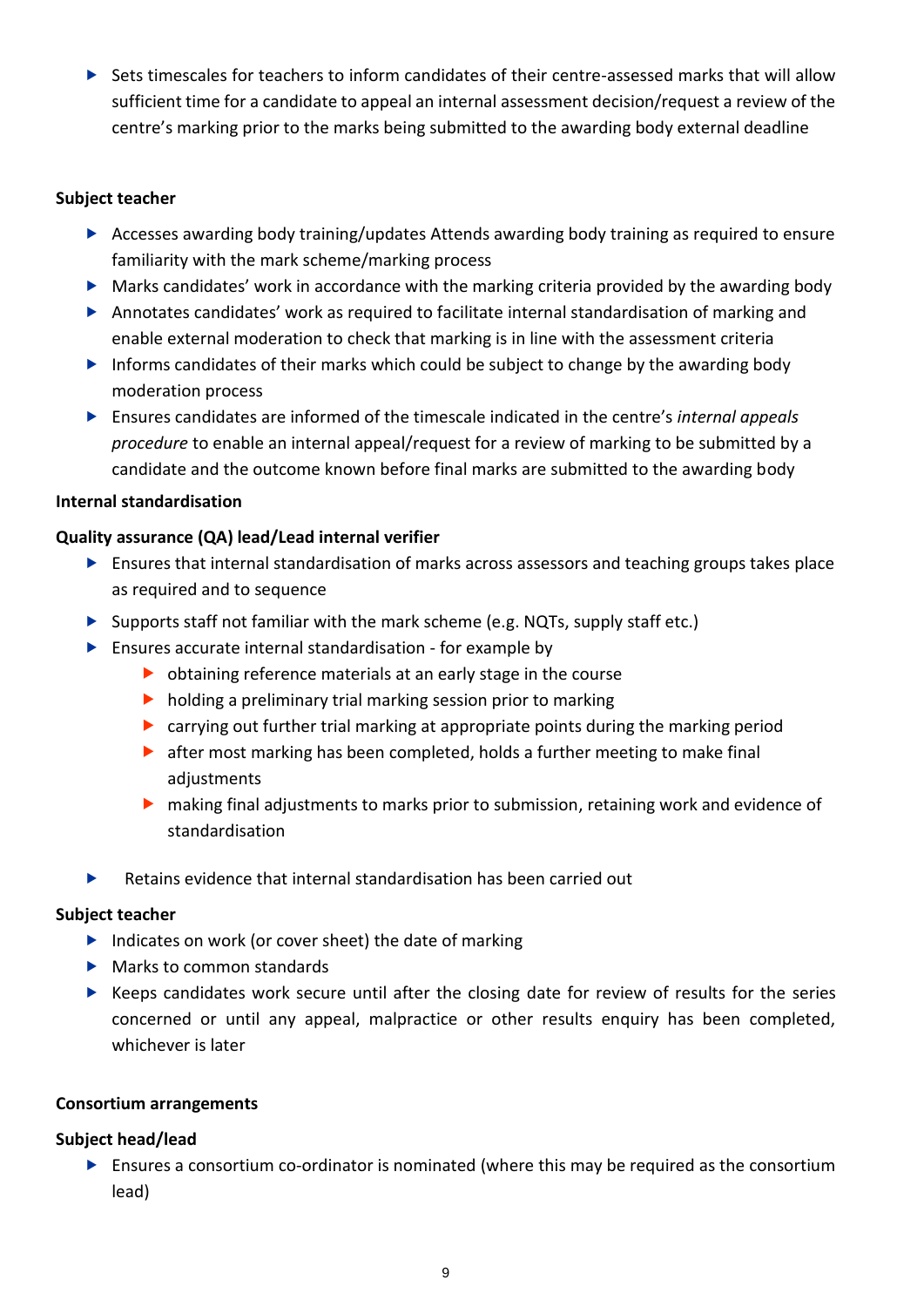- If the consortium lead, liaises with the exams officer to ensure the relevant awarding body is informed that the centre is part of a consortium by submitting form JCQ/CCA *Centre consortium arrangements for centre -assessed work* for each exam series affected
- Ensures procedures for internal standardisation as a consortium are followed

# **Subject teacher**

- $\blacktriangleright$  Provides marks to the exams officer to the internal deadline
- $\blacktriangleright$  Provides the moderation sample to the exams officer to the internal deadline
- Retains all candidates' work in the consortium until after the deadline for reviews of results for the exam series concerned or until any appeal, malpractice or other results enquiry has been completed, whichever is later

# **Exams officer**

- $\blacktriangleright$  Where the centre is the consortium lead
	- o submits an online notification of Centre consortium arrangements for centre-assessed work to the relevant awarding body through the Centre Admin Portal (CAP) by no later than the published deadline for each exam series affected
	- $\circ$  submits marks for home centre candidates to the awarding body deadline
	- $\circ$  liaises with the other exams officers in the consortium to arrange despatch of a single moderation sample to the awarding body deadline

# **Submission of marks and work for moderation**

# **Subject teacher**

- Inputs and submits marks online via the awarding body secure extranet site, keeping a record of the marks awarded to the external deadline/Provides marks to the exams officer to the internal deadline
- Where responsible for marks input, ensures checks are made that marks for any additional candidates are submitted and ensures mark input is checked before submission to avoid transcription errors
- Submits the requested samples of candidates' work to the awarding body moderator by the external deadline, keeping a record of the work submitted/Provides the moderation sample to the exams officer to the internal deadline
- $\triangleright$  Ensures that where a candidate's work has been facilitated by a scribe or practical assistant, the relevant completed cover sheet is securely attached to the front of the work and sent to the moderator in addition to the sample requested
- Ensures the moderator is provided with authentication of candidates' work, confirmation that internal standardisation has been undertaken and any other subject-specific information where this may be required
- $\triangleright$  Submits any supporting documentation required by the awarding body/Provides the exams officer with any supporting documentation required by the awarding body

# **Exams officer**

**Inputs and submits marks online via the awarding body secure extranet site, keeping a record** of the marks submitted to the external deadline/Confirms with subject teachers that marks have been submitted to the awarding body deadline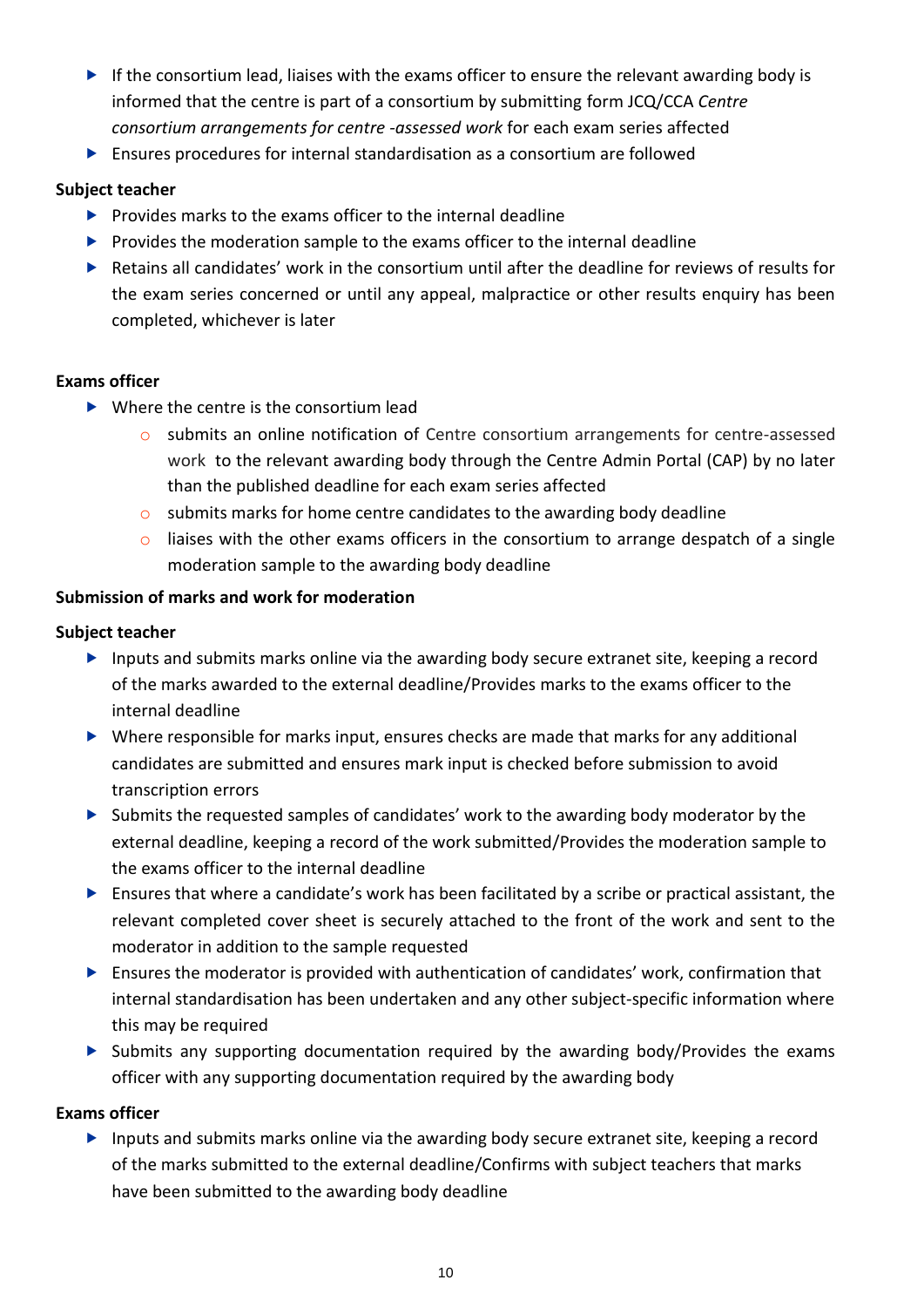- Where responsible for marks input, ensures checks are made that marks for any additional candidates are submitted and ensures mark input is checked before submission to avoid transcription errors
- $\triangleright$  Submits the requested samples of candidates' work to the moderator by the awarding body deadline, keeping a record of the work submitted/Confirms with Subject teacher that the moderation sample has been submitted to the awarding body deadline
- **Ensures that for postal moderation** 
	- $\triangleright$  work is dispatched in packaging provided by the awarding body
	- $\triangleright$  moderator label(s) provided by the awarding body are affixed to the packaging
	- proof of dispatch is obtained and kept on file until the successful issue of final results
- **Through the subject teacher, ensures the moderator is provided with authentication of** candidates' work, confirmation that internal standardisation has been undertaken and any other subject-specific information where this may be required
- ▶ Through the subject teacher, submits any supporting documentation required by the awarding body

# **Storage and retention of work after submission of marks**

# **Subject teacher**

- $\blacktriangleright$  Keeps a record of names and candidate numbers for candidates whose work was included in the moderation sample
- Retains all marked candidates' work (including any sample returned after moderation) under secure conditions for the required retention period
- In liaison with the IT Manager, takes steps to protect any work stored electronically from corruption and has a back-up procedure in place
- If retention is a problem because of the nature of the work, retains some form of evidence such as photos, audio or media recordings

# **Exams officer**

 Ensures any sample returned after moderation is logged and returned to the subject teacher for secure storage and required retention

# **External moderation – the process**

# **Subject teacher**

- $\blacktriangleright$  Ensures that awarding body or its moderator receive the correct samples of candidates' work
- Where relevant, liaises with the awarding body/moderator where the moderator visits the centre to mark the sample of work
- Complies with any request from the moderator for remaining work or further evidence of the centre's marking

# **External moderation - feedback**

# **Subject head/lead**

Checks the final moderated marks when issued to the centre when the results are published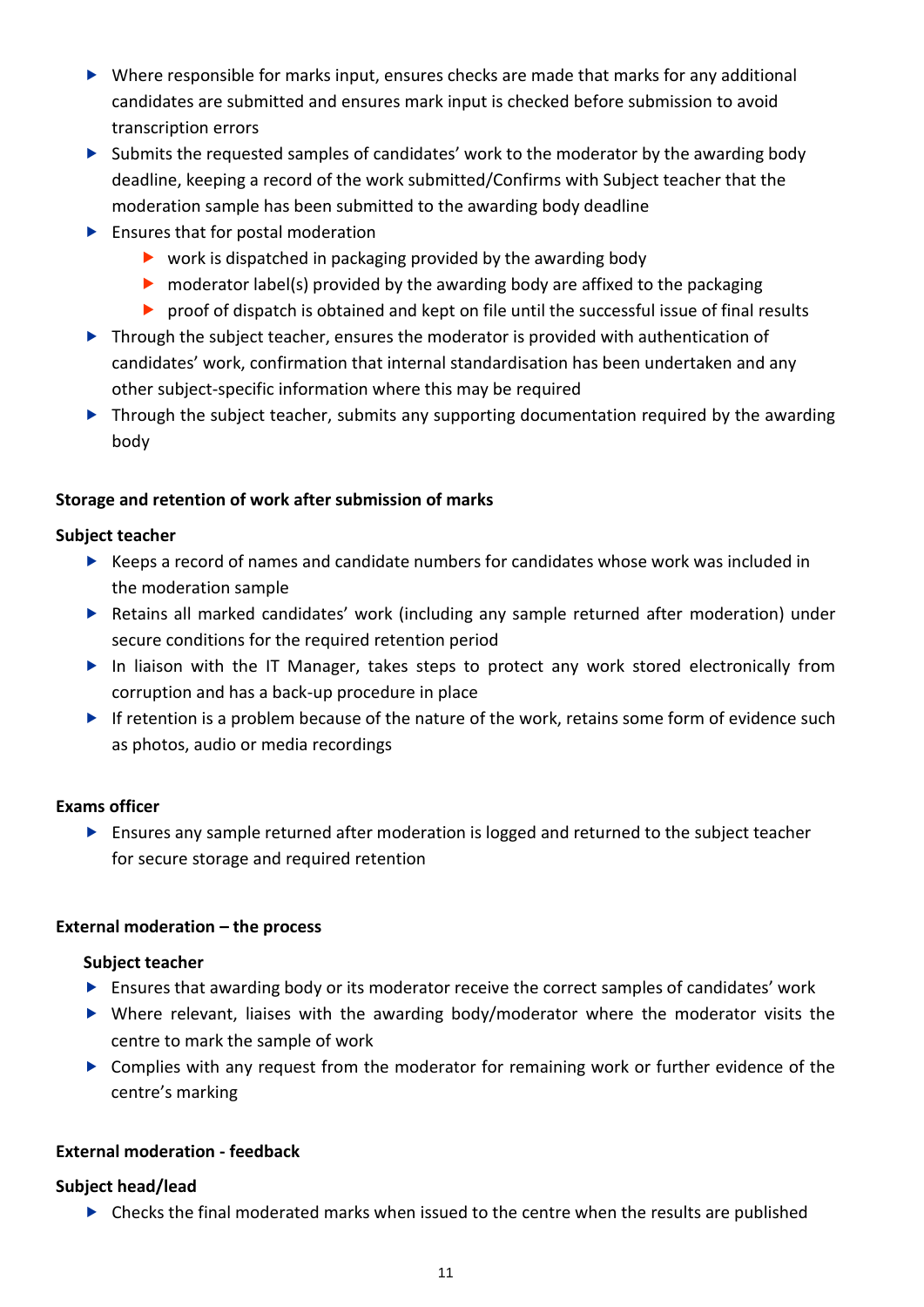Checks moderator reports and ensures that any remedial action, if necessary, is undertaken before the next exam series

# **Exams officer**

- Accesses or signposts moderator reports to relevant staff
- ▶ Takes remedial action, if necessary, where feedback may relate to centre administration

# **Access arrangements and reasonable adjustments**

# **Subject teacher**

▶ Works with the SENCo/Assistant SENDCo to ensure any access arrangements for eligible candidates are applied to assessments

# **Special educational needs coordinator (SENCo)**

- Follows the regulations and guidance in the JCQ publication *[Access Arrangements and](http://www.jcq.org.uk/exams-office/access-arrangements-and-special-consideration)  [Reasonable Adjustments](http://www.jcq.org.uk/exams-office/access-arrangements-and-special-consideration)*
- Where arrangements do not undermine the integrity of the qualification and is the candidate's normal way of working, will ensure access arrangements are in place and awarding body approval, where required, has been obtained prior to assessments taking place
- Makes subject teachers aware of any access arrangements for eligible candidates which need to be applied to assessments
- ▶ Works with subject teachers to ensure requirements for access arrangement candidates requiring the support of a facilitator in assessments are met
- $\triangleright$  Ensures that staff acting as an access arrangement facilitator are fully trained in their role

# **Special consideration and loss of work**

# **Subject teacher**

- Understands that a candidate may be eligible for special consideration in assessments in certain situations where a candidate is absent and/or produces a reduced quantity of work
- $\blacktriangleright$  Liaises with the exams officer when special consideration may need to be applied for a candidate taking assessments
- $\blacktriangleright$  Liaises with the exams officer to report loss of work to the awarding body

# **Exams officer**

- ▶ Refers to/directs relevant staff to the JCQ publication *A guide to the special consideration [process](http://www.jcq.org.uk/exams-office/access-arrangements-and-special-consideration)* 
	- o Where a candidate is eligible, submits an application for special consideration via the awarding body's secure extranet site to the prescribed timescale
	- $\circ$  Where application for special consideration via the awarding body's secure extranet site is not applicable, submits the required form to the awarding body to the prescribed timescale
	- o Keeps required evidence on file to support the application
- Refers to/directs relevant staff where applicable to Form  $15 JCQ/LCW$  and where applicable submits to the relevant awarding body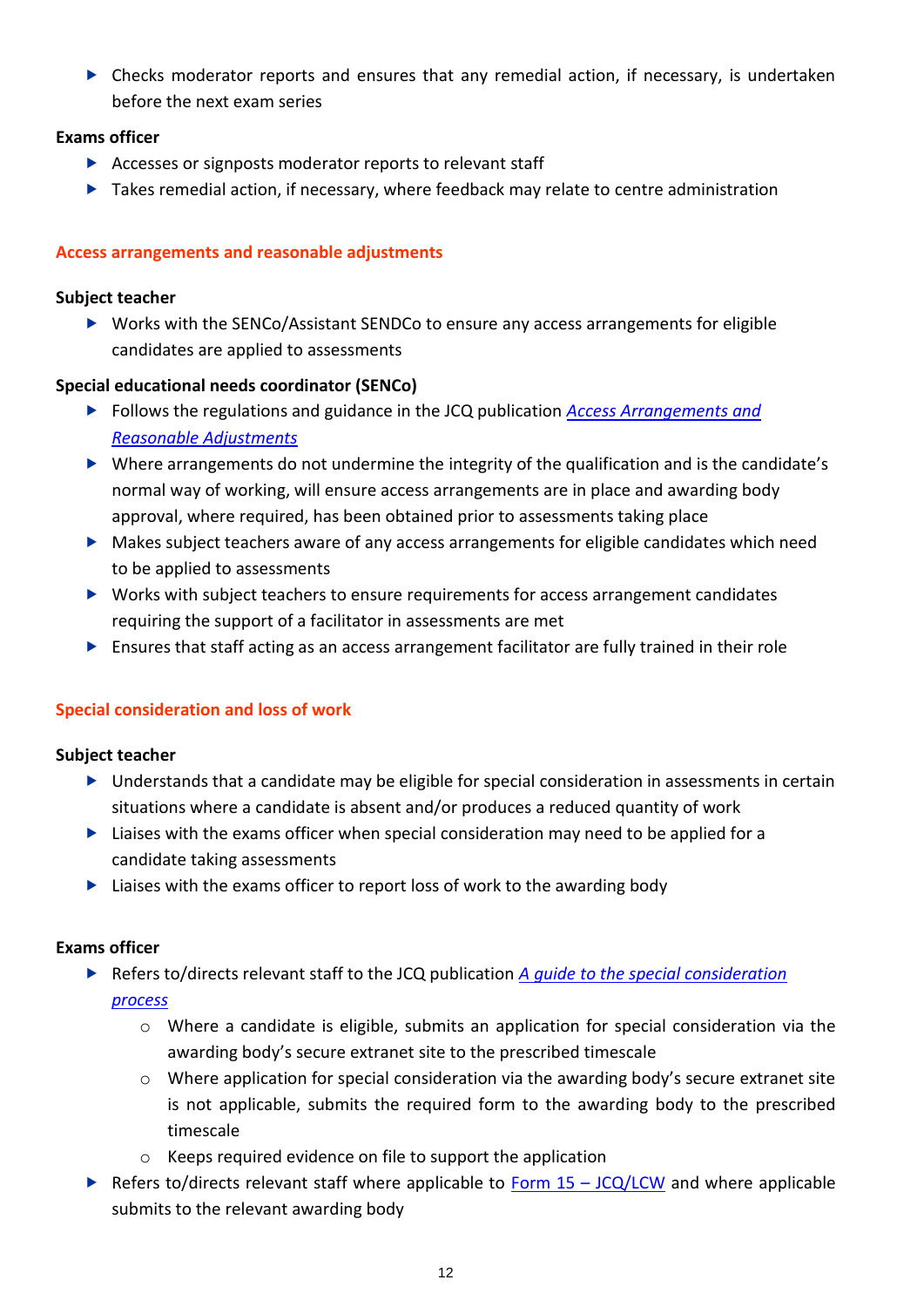# **Malpractice**

# **Head of centre**

- ▶ Understands the responsibility to immediately report to the relevant awarding body any alleged, suspected or actual incidents of malpractice involving candidates, teachers, invigilators or other administrative staff
- Is familiar with the JCQ publication *[Suspected Malpractice in Examinations and Assessments:](http://www.jcq.org.uk/exams-office/malpractice)  [Policies and Procedures](http://www.jcq.org.uk/exams-office/malpractice)*
- $\blacktriangleright$  Ensures that those members of teaching staff involved in the direct supervision of candidates producing non-examination assessment are aware of the potential for malpractice and ensures that teaching staff are reminded that failure to report allegations of malpractice or suspected malpractice constitutes malpractice in itself

# **Subject teacher**

- Is aware of the JCQ *Notice to Centres - [Teachers sharing assessment material and candidates'](http://www.jcq.org.uk/exams-office/non-examination-assessments)  [work](http://www.jcq.org.uk/exams-office/non-examination-assessments)* to mitigate against candidate and centre malpractice
- Ensures candidates understand what constitutes malpractice in non-examination assessments
- Ensures candidates understand the JCQ document *[Information for candidates -](http://www.jcq.org.uk/exams-office/information-for-candidates-documents) non[examination assessments](http://www.jcq.org.uk/exams-office/information-for-candidates-documents)*
- Ensures candidates understand the JCQ document *[Information for candidates -](http://www.jcq.org.uk/exams-office/information-for-candidates-documents) Social Media*
- Escalates and reports any alleged, suspected or actual incidents of malpractice involving candidates to the head of centre

# **Exams officer**

- Signposts the JCQ publication [Suspected Malpractice: Policies and Procedures](http://www.jcq.org.uk/exams-office/malpractice) to the head of centre
- Signposts the JCQ Notice to Centres [Sharing NEA material and candidates' work](http://www.jcq.org.uk/exams-office/non-examination-assessments) to subject heads
- $\triangleright$  Signposts candidates to the relevant JCQ information for candidates documents
- Where required, supports the head of centre in investigating and reporting incidents of alleged, suspected or actual malpractice

# **Post-results services**

# **Head of centre**

- ▶ Is familiar with the JCQ publication [Post-Results Services](https://www.jcq.org.uk/exams-office/post-results-services)
- Ensures the centre's *internal appeals procedures* clearly detail the procedure to be followed by candidates (or their parents/carers) appealing against a centre decision not to support a clerical check, a review of marking, a review of moderation or an appeal

# **Subject head/lead**

**Provides relevant support to subject teachers making decisions about enquiries about results** 

# **Subject teacher**

 $\triangleright$  Provides advice and guidance to candidates on their results and the post-results services available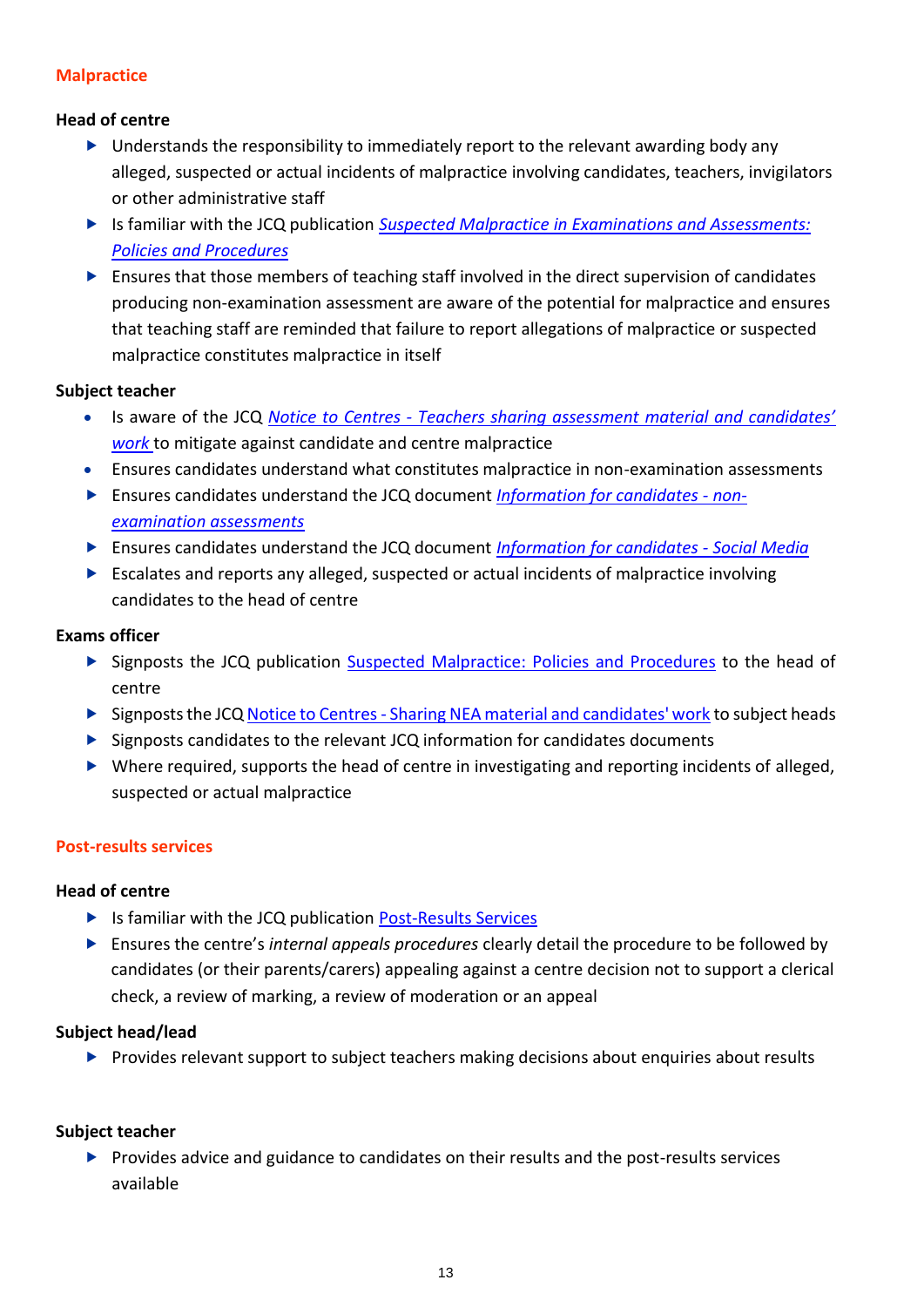Provides the exams officer with the original sample or relevant sample of candidates' work that may be required for an enquiry about results to the internal deadline

# **Exams officer**

- $\blacktriangleright$  Is aware of the individual post-results services available for externally assessed and internally assessed components of non-examination assessments as detailed in the JCQ publication *[Post](http://www.jcq.org.uk/exams-office/post-results-services)  Results Services* [\(Information and guidance to centres...\)](http://www.jcq.org.uk/exams-office/post-results-services)
- Provides/signposts relevant centre staff and candidates to post-results services information
- Ensures any requests for post-results services that are available to non-examination assessments are submitted online via the awarding body secure extranet site to deadline

# **Spoken Language Endorsement for GCSE English Language specifications designed for use in England**

# **Head of centre**

 Returns an online 'Head of Centre declaration' at the time of the National Centre Number Register annual update, confirming that all reasonable steps have been or will be taken to ensure that all candidates at the centre have had, or will have, the opportunity to undertake the Spoken Language endorsement

# **Quality assurance (QA) lead/Lead internal verifier**

 $\blacktriangleright$  Ensures the appropriate arrangements are in place for internal standardisation of assessments

# **Subject head/lead**

- Confirms understanding of the *Spoken Language Endorsement for GCSE English Language specifications designed for use in England*
- Ensures the required task setting and task taking instructions are followed by subject teachers
- **Ensures subject teachers assess candidates, either live or from recordings, using the common** assessment criteria
- Ensures for monitoring purposes, audio-visual recordings of the presentations of a sample of candidates are provided

# **Subject teacher**

- Ensures all the requirements in relation to the endorsement are known and understood
- $\blacktriangleright$  Follows the required task setting and task taking instructions
- Assesses candidates, either live or from recordings, using the common assessment criteria
- Provides audio-visual recordings of the presentations of a sample of candidates for monitoring purposes
- Follows the awarding body's instructions for the submission of grades (*Pass, Merit, Distinction* or *Not Classified*) and the storage and submission of recordings

# **Exams officer**

**Follows the awarding body's instructions for the submission of grades and the storage and** submission of recordings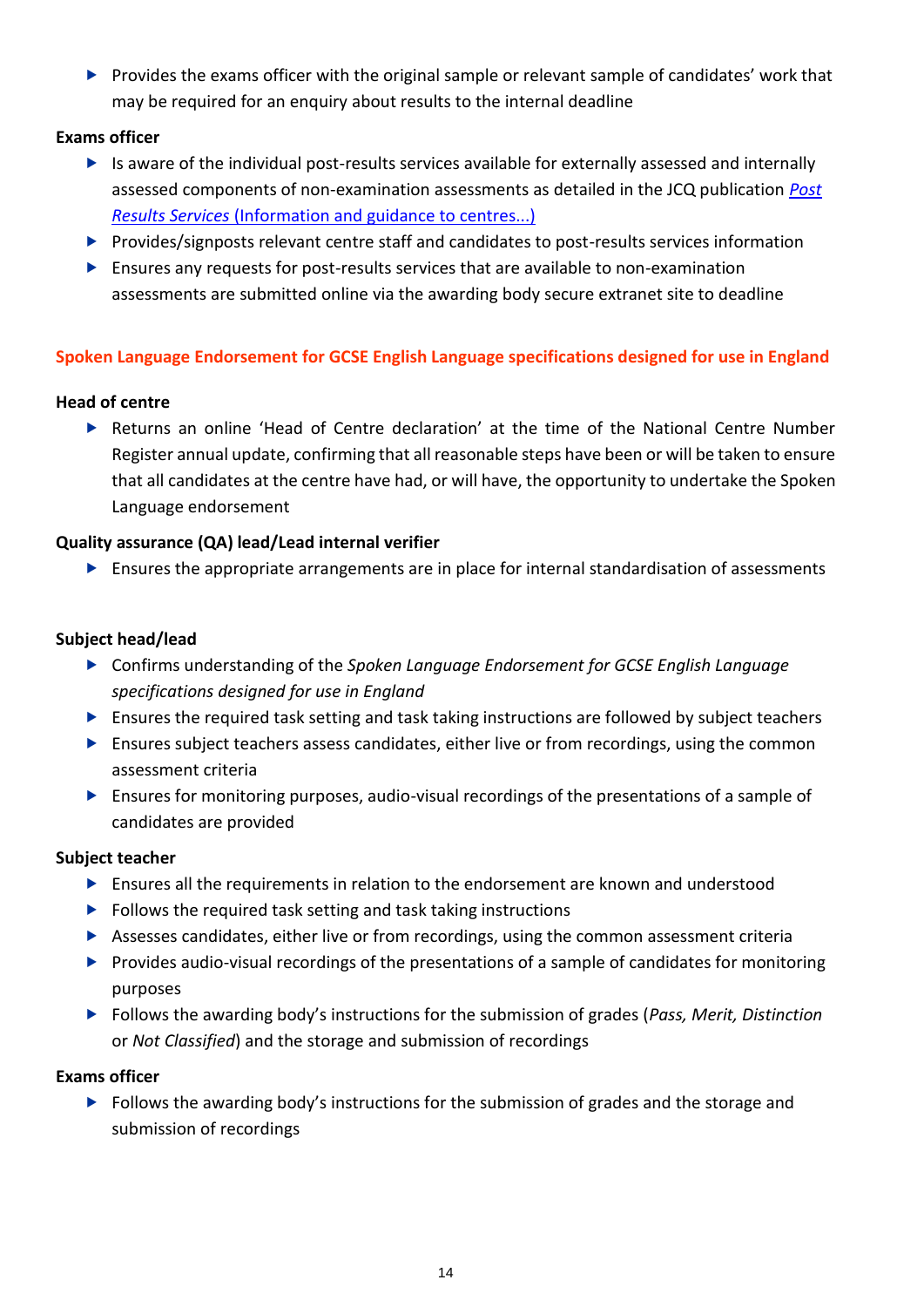# **Management of issues and potential risks associated with non-examination assessments**

|                                                                                                                                         |                                                                                                                                                                                                                                                                                                                                                                                                                                                                                                                                                                                                                                                                                                                                 | <b>Action by</b>        |
|-----------------------------------------------------------------------------------------------------------------------------------------|---------------------------------------------------------------------------------------------------------------------------------------------------------------------------------------------------------------------------------------------------------------------------------------------------------------------------------------------------------------------------------------------------------------------------------------------------------------------------------------------------------------------------------------------------------------------------------------------------------------------------------------------------------------------------------------------------------------------------------|-------------------------|
|                                                                                                                                         | Records confirm that relevant centre staff are familiar with<br>and follow:<br>the current JCQ publication Instructions for conducting non-                                                                                                                                                                                                                                                                                                                                                                                                                                                                                                                                                                                     |                         |
| Centre staff malpractice                                                                                                                | examination assessments<br>the JCQ document Notice to Centres - sharing NEA material and<br>candidates' work -<br>www.jcq.org.uk/exams-office/non-examination-assessments                                                                                                                                                                                                                                                                                                                                                                                                                                                                                                                                                       |                         |
| Candidate malpractice                                                                                                                   | Records confirm that candidates are informed and understand they must not:<br>submit work which is not their own<br>make available their work to other candidates through any medium<br>allow other candidates to have access to their own independently<br>sourced material<br>assist other candidates to produce work<br>use books, the internet or other sources without acknowledgement or<br>attribution<br>submit work that has been word processed by a third party without<br>acknowledgement<br>include inappropriate, offensive or obscene material<br>۰<br>Records confirm that candidates have been made aware of the JCQ documents<br>Information for candidates - non-examination assessments and Information for |                         |
|                                                                                                                                         | candidates - Social Media - www.jcq.org.uk/exams-office/information-for-<br>candidates-documents and understand they must not post their work on social<br>media                                                                                                                                                                                                                                                                                                                                                                                                                                                                                                                                                                |                         |
| <b>Task setting</b>                                                                                                                     |                                                                                                                                                                                                                                                                                                                                                                                                                                                                                                                                                                                                                                                                                                                                 |                         |
| Awarding body set task: IT<br>failure/corruption of task<br>details where set task details<br>accessed from the awarding<br>body online | Awarding body key date for accessing/downloading set task<br>noted prior to start of course<br>IT systems checked prior to key date<br>Alternative IT system used to gain access<br>Awarding body contacted to request direct email of task<br>details                                                                                                                                                                                                                                                                                                                                                                                                                                                                          | PGO/HER/JEV/<br>RJE/KME |
| Centre set task: Subject<br>teacher fails to meet the<br>assessment criteria as<br>detailed in the specification                        | Ensures that subject teachers access awarding body training<br>information, practice materials etc.<br>Records confirmation that subject teachers understand the<br>task setting arrangements as defined in the awarding<br>body's specification<br>Samples assessment criteria in the centre set task                                                                                                                                                                                                                                                                                                                                                                                                                          | PGO/HER/JEV/<br>RJE/KME |
| Candidates do not<br>understand the marking<br>criteria and what they need<br>to do to gain credit                                      | A simplified version of the awarding body's marking criteria<br>described in the specification that is not specific to the work<br>of an individual candidate or group of candidates is<br>produced for candidates<br>Records confirm all candidates understand the marking<br>criteria<br>Candidates confirm/record they understand the marking<br>criteria                                                                                                                                                                                                                                                                                                                                                                    | PGO/HER/JEV/<br>RJE/KME |
| Subject teacher long term<br>absence during the task<br>setting stage<br><b>Issuing of tasks</b>                                        | See centre's exam contingency plan - Teaching staff<br>extended absence at key points in the exam cycle                                                                                                                                                                                                                                                                                                                                                                                                                                                                                                                                                                                                                         | PGO/HER/JEV/<br>RJE/KME |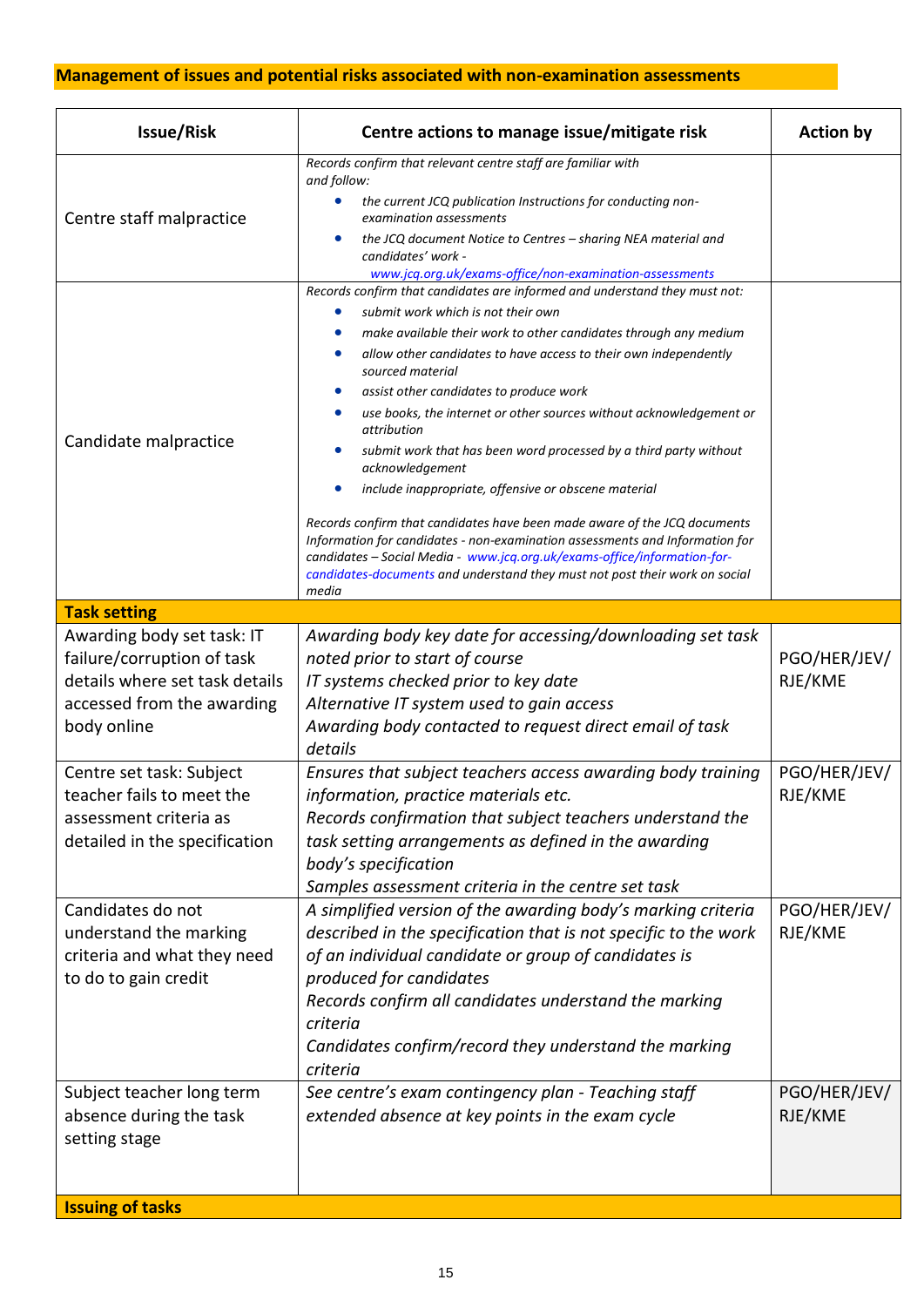| Awarding body set task not<br>issued to candidates on time                                                                                                                    | Awarding body key date for accessing set task as detailed in<br>the specification noted prior to start of course<br>Course information issued to candidates contains details<br>when set task will be issued and needs to be completed by<br>Set task accessed well in advance to allow time for planning,<br>resourcing and teaching                                                                                       | PGO/HER/JEV/<br><b>RJE</b> |
|-------------------------------------------------------------------------------------------------------------------------------------------------------------------------------|-----------------------------------------------------------------------------------------------------------------------------------------------------------------------------------------------------------------------------------------------------------------------------------------------------------------------------------------------------------------------------------------------------------------------------|----------------------------|
| The wrong task is given to<br>candidates                                                                                                                                      | Ensures course planning and information taken from the<br>awarding body's specification confirms the correct task will<br>be issued to candidates<br>Awarding body guidance sought where this issue remains<br>unresolved                                                                                                                                                                                                   | PGO/HER/JEV/<br>RJE/       |
| Subject teacher long term<br>absence during the issuing of<br>tasks stage                                                                                                     | See centre's exam contingency plan - Teaching staff<br>extended absence at key points in the exam cycle                                                                                                                                                                                                                                                                                                                     | PHE/PGO/HER<br>/JEV/RJE    |
| A candidate (or parent/carer)<br>expresses concern about<br>safeguarding, confidentiality<br>or faith in undertaking a task<br>such as a presentation that<br>may be recorded | Ensures the candidate's presentation does not form part of<br>the sample which will be recorded<br>Contacts the awarding body at the earliest opportunity<br>where unable to record the required number of candidates<br>for the monitoring sample                                                                                                                                                                          |                            |
| <b>Task taking</b>                                                                                                                                                            |                                                                                                                                                                                                                                                                                                                                                                                                                             |                            |
| <b>Supervision</b><br>Planned assessments clash<br>with other centre or<br>candidate activities                                                                               | Assessment plan identified for the start of the course<br>Assessment dates/periods included in centre wide calendar                                                                                                                                                                                                                                                                                                         | JEV/RJE//KME               |
| Rooms or facilities<br>inadequate for candidates to<br>take tasks under appropriate<br>supervision                                                                            | Timetabling organised to allocate appropriate rooms and IT<br>facilities for the start of the course<br>Staggered sessions arranged where IT facilities insufficient<br>for number of candidates<br>Whole cohort to undertake written task in large exam venue<br>at the same time (exam conditions do not apply)                                                                                                           | PGO/KME                    |
| Insufficient supervision of<br>candidates to enable work to<br>be authenticated                                                                                               | Confirm subject teachers are aware of and follow the<br>current JCQ publication Instructions for conducting non-<br>examination assessments and any other specific instructions<br>detailed in the awarding body's specification in relation to<br>the supervision of candidates<br>Confirm subject teachers understand their role and<br>responsibilities as detailed in the centre's non-examination<br>assessment policy | PGO/JEV/RJE/<br><b>KME</b> |
| A candidate is suspected of<br>malpractice prior to<br>submitting their work for<br>assessment                                                                                | Instructions and processes in the current JCQ publication<br>Instructions for conducting non-examination assessments<br>(section 9 Malpractice) are followed<br>An internal investigation and where appropriate internal<br>disciplinary procedures are followed                                                                                                                                                            | PGO/HER/KM<br>E/JEV/RJE    |
| Access arrangements were<br>not put in place for an<br>assessment where a<br>candidate is approved for<br>arrangements                                                        | Relevant staff are signposted to the JCQ publication A guide<br>to the special consideration process (section 2), to<br>determine the process to be followed to apply for special<br>consideration for the candidate                                                                                                                                                                                                        | PGO/TOW/HE<br>R/KME        |
| <b>Advice and feedback</b>                                                                                                                                                    |                                                                                                                                                                                                                                                                                                                                                                                                                             |                            |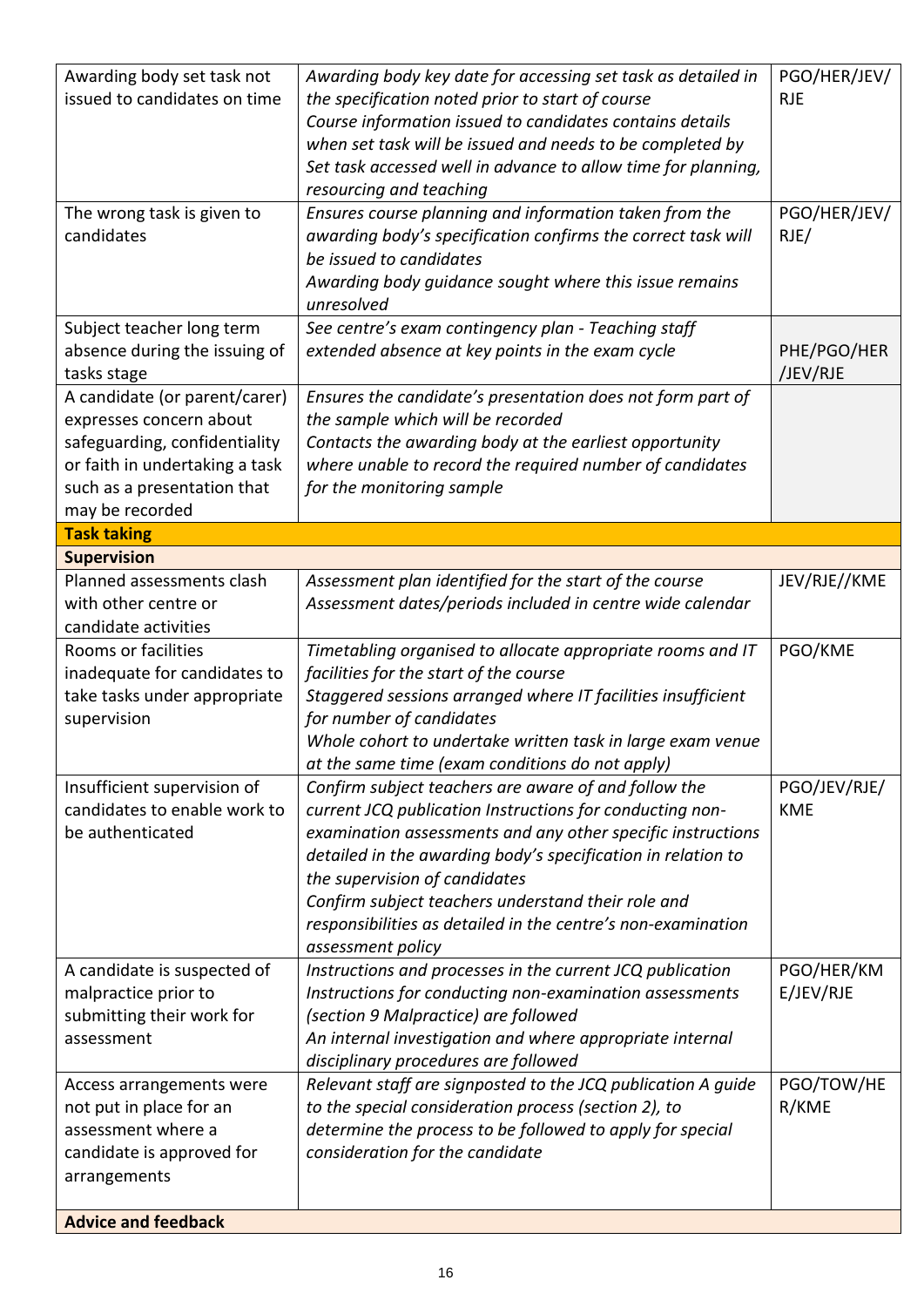| Candidate claims appropriate<br>advice and feedback not<br>given by subject teacher<br>prior to starting on their<br>work                                           | Ensures a centre-wide process is in place for subject<br>teachers to record all information provided to candidates<br>before work begins as part of the centre's quality assurance<br>procedures<br>Regular monitoring of subject teacher completed records<br>and sign-off to confirm monitoring activity<br>Full records kept detailing all information and advice given<br>to candidates prior to starting on their work as appropriate<br>to the subject and component<br>Candidate confirms/records advice and feedback given prior<br>to starting on their work          | PGO/HER/JEV/<br>RJE/KME    |
|---------------------------------------------------------------------------------------------------------------------------------------------------------------------|--------------------------------------------------------------------------------------------------------------------------------------------------------------------------------------------------------------------------------------------------------------------------------------------------------------------------------------------------------------------------------------------------------------------------------------------------------------------------------------------------------------------------------------------------------------------------------|----------------------------|
| Candidate claims no advice<br>and feedback given by<br>subject teacher during the<br>task-taking stage                                                              | Ensures a centre-wide process is in place for subject<br>teachers to record all advice and feedback provided to<br>candidates during the task-taking stage as part of the<br>centre's quality assurance procedures<br>Regular monitoring of subject teacher completed records<br>and sign-off to confirm monitoring activity<br>Full records kept detailing all advice and feedback given to<br>candidates during the task-taking stage as appropriate to<br>the subject and component<br>Candidate confirms/records advice and feedback given<br>during the task-taking stage | PGO/HER/JEV/<br>RJE/KME    |
| A third party claims that<br>assistance was given to<br>candidates by the subject<br>teacher over and above that<br>allowed in the regulations<br>and specification | An investigation is conducted; candidates and subject<br>teacher are interviewed and statements recorded where<br>relevant<br>Records as detailed above are provided to confirm all<br>assistance given<br>Where appropriate, a suspected malpractice report is<br>submitted to the awarding body                                                                                                                                                                                                                                                                              | PGO/HER/JEV/<br>RJE/KME    |
| Candidate does not<br>reference information from<br>published source                                                                                                | Candidate is advised at a general level to reference<br>information before work is submitted for formal assessment<br>Candidate is again referred to the JCQ document<br>Information for candidates: non-examination assessments<br>Candidate's detailed record of his/her own research,<br>planning, resources etc. is regularly checked to ensure<br>continued completion                                                                                                                                                                                                    | PGO/JEV/RJE/<br>KME        |
| Candidate does not set out<br>references as required                                                                                                                | Candidate is advised at a general level to review and re-<br>draft the set out of references before work is submitted for<br>formal assessment<br>Candidate is again referred to the JCQ document<br>Information for candidates: non-examination assessments<br>Candidate's detailed record of his/her own research,<br>planning, resources etc. is regularly checked to ensure<br>continued completion                                                                                                                                                                        | PGO/JEV/RJE/<br><b>KME</b> |
| Candidate joins the course<br>late after formally supervised<br>task taking has started                                                                             | A separate supervised session(s) is arranged for the<br>candidate to catch up                                                                                                                                                                                                                                                                                                                                                                                                                                                                                                  | PGO/JEV/RJE/<br><b>KME</b> |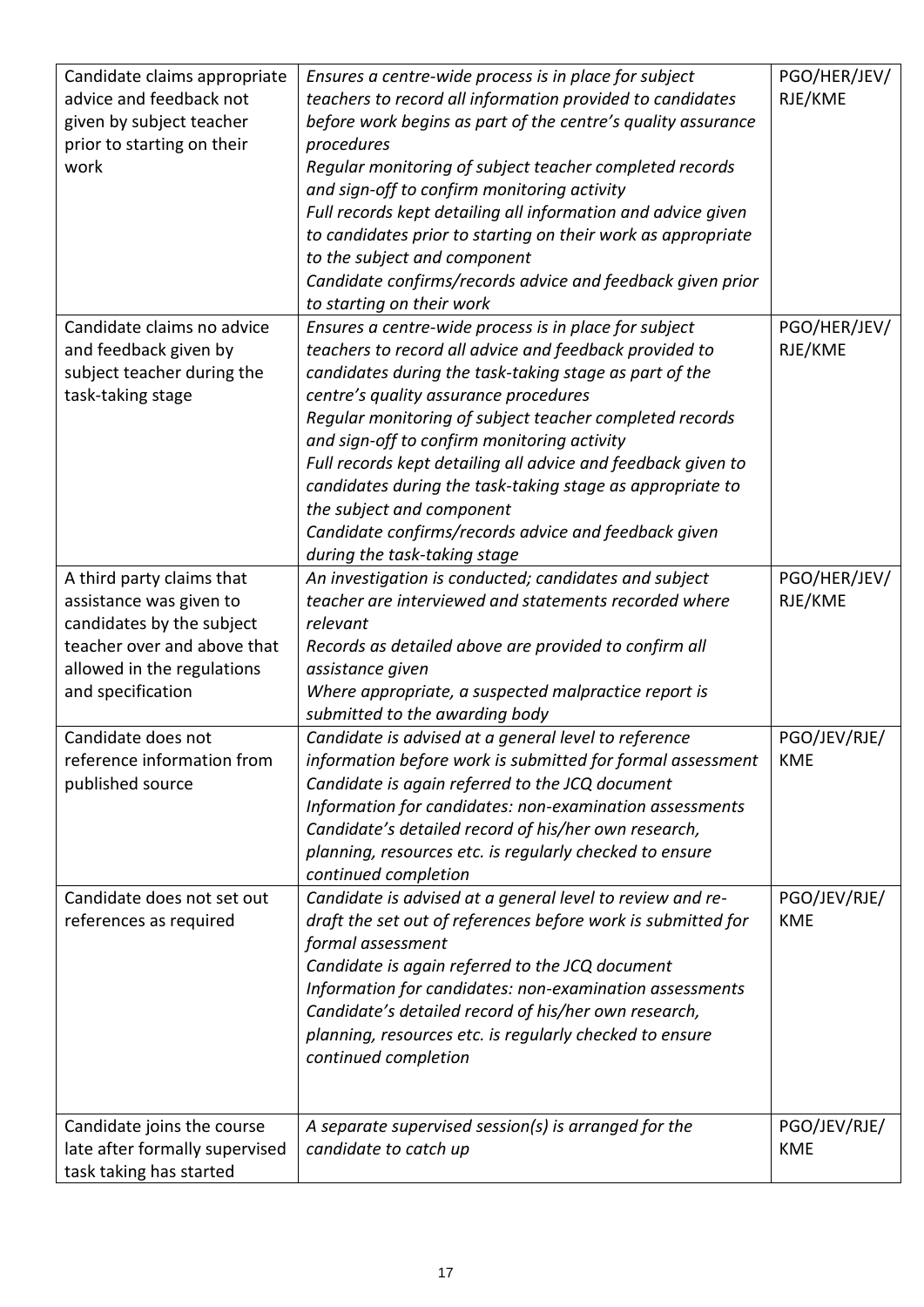| Candidate moves to another          | Awarding body guidance is sought to determine what can         | PGO/JEV/RJE/ |
|-------------------------------------|----------------------------------------------------------------|--------------|
| centre during the course            | be done depending on the stage at which the move takes         | <b>KME</b>   |
|                                     | place                                                          |              |
| An excluded pupil wants to          | The awarding body specification is checked to determine if     | PGO/JEV/RJE/ |
| complete his/her non-               | the specification is available to a candidate outside          | HER/KME      |
| examination assessment(s)           | mainstream education                                           |              |
|                                     | If so, arrangements for supervision, authentication and        |              |
|                                     | marking are made separately for the candidate                  |              |
| <b>Resources</b>                    |                                                                |              |
| A candidate augments notes          | Preparatory notes and the work to be assessed are collected    | PGO/HER/KM   |
| and resources between               | in and kept secure between formally supervised sessions        | E            |
| formally supervised sessions        | Where memory sticks are used by candidates, these are          |              |
|                                     | collected in and kept secure between formally supervised       |              |
|                                     | sessions                                                       |              |
|                                     | Where work is stored on the centre's network, access for       |              |
|                                     | candidates is restricted between formally supervised           |              |
|                                     | sessions                                                       |              |
|                                     |                                                                |              |
| A candidate fails to                | Candidate's detailed record of his/her own research,           | PGO/JEV/RJE/ |
| acknowledge sources on              | planning, resources etc. is checked to confirm all the sources | /KME         |
| work that is submitted for          | used, including books, websites and audio/visual resources     |              |
| assessment                          | Awarding body guidance is sought on whether the work of        |              |
|                                     | the candidate should be marked where candidate's detailed      |              |
|                                     | records acknowledges sources appropriately                     |              |
|                                     | Where confirmation is unavailable from candidate's records,    |              |
|                                     | awarding body guidance is sought and/or a mark of zero is      |              |
|                                     | submitted to the awarding body for the candidate               |              |
| <b>Word and time limits</b>         |                                                                |              |
| A candidate is penalised by         | Records confirm the awarding body specification has been       | PGO/JEV/RJE/ |
| the awarding body for               | checked to determine if word or time limits are mandatory      | <b>KME</b>   |
| exceeding word or time limits       | Where limits are for guidance only, candidates are             |              |
|                                     | discouraged from exceeding them                                |              |
|                                     | Candidates confirm/record any information provided to          |              |
|                                     | them on word or time limits is known and understood            |              |
| <b>Collaboration and group work</b> |                                                                |              |
| Candidates have worked in           | Records confirm the awarding body specification has been       | PGO/HER/KM   |
| groups where the awarding           | checked to determine if group work is permitted                | Е            |
| body specification states this      | Awarding body guidance sought where this issue remains         |              |
| is not permitted                    | unresolved                                                     |              |
|                                     |                                                                |              |
| <b>Authentication procedures</b>    |                                                                |              |
| A teacher has doubts about          | Records confirm subject staff have been made aware of the      |              |
| the authenticity of the work        | JCQ document Teachers sharing assessment material and          | PGO/JEV/RJE/ |
| submitted by a candidate for        | candidates' work                                               | HER/KME      |
| internal assessment                 | Records confirm that candidates have been issued with the      |              |
|                                     | current JCQ document Information for candidates: non-          |              |
| Candidate plagiarises other         | examination assessments                                        |              |
| material                            | Candidates confirm/record that they understand what they       |              |
|                                     | need to do to comply with the regulations for non-             |              |
|                                     | examination assessments as outlined in the JCQ document        |              |
|                                     | Information for candidates: non-examination assessments        |              |
|                                     | The candidate's work is not accepted for assessment            |              |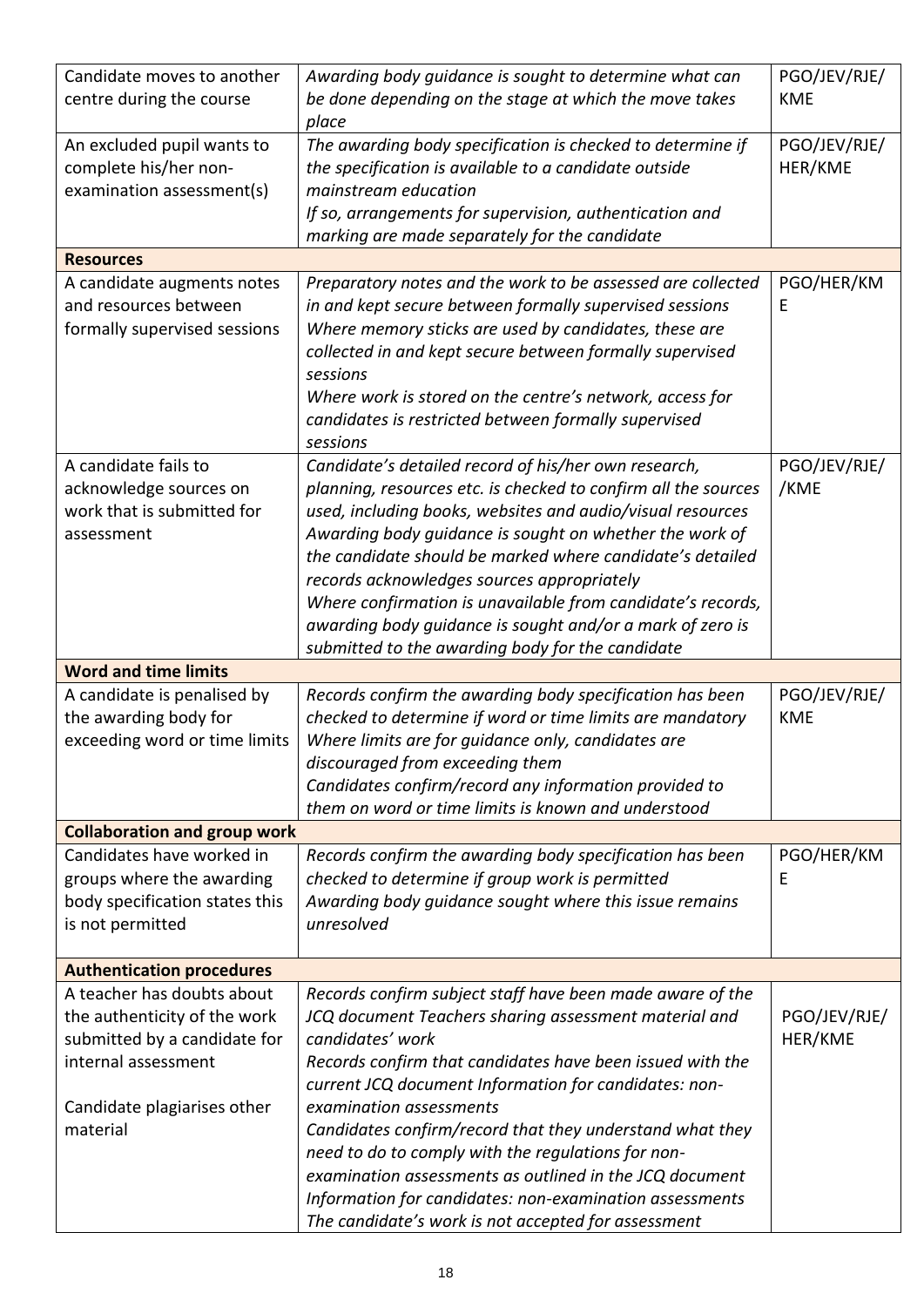|                                                                                                                                                   | A mark of zero is recorded and submitted to the awarding<br>body                                                                                                                                                                                                                                                                                                                                                                                                                                                                                                                                                                                                                                                                                                                       |                            |
|---------------------------------------------------------------------------------------------------------------------------------------------------|----------------------------------------------------------------------------------------------------------------------------------------------------------------------------------------------------------------------------------------------------------------------------------------------------------------------------------------------------------------------------------------------------------------------------------------------------------------------------------------------------------------------------------------------------------------------------------------------------------------------------------------------------------------------------------------------------------------------------------------------------------------------------------------|----------------------------|
| Candidate does not sign their<br>authentication<br>statement/declaration                                                                          | Records confirm that candidates have been issued with the<br>current JCQ document Information for candidates: non-<br>examination assessments<br>Candidates confirm/record they understand what they need<br>to do to comply with the regulations as outlined in the JCQ<br>document Information for candidates: non-examination<br>assessments<br>Declaration is checked for signature before accepting the<br>work of a candidate for formal assessment                                                                                                                                                                                                                                                                                                                              | PGO/JEV/RJE/<br>/KME       |
| Subject teacher not available<br>to sign authentication forms                                                                                     | Ensures a centre-wide process is in place for subject<br>teachers to sign authentication forms at the point of<br>marking candidates work as part of the centre's quality<br>assurance procedures                                                                                                                                                                                                                                                                                                                                                                                                                                                                                                                                                                                      | PGO/JEV/RJE/<br>HER/KME    |
| <b>Presentation of work</b>                                                                                                                       |                                                                                                                                                                                                                                                                                                                                                                                                                                                                                                                                                                                                                                                                                                                                                                                        |                            |
| Candidate does not fully<br>complete the awarding<br>body's cover sheet that is<br>attached to their worked<br>submitted for formal<br>assessment | Cover sheet is checked to ensure it is fully completed before<br>accepting the work of a candidate for formal assessment                                                                                                                                                                                                                                                                                                                                                                                                                                                                                                                                                                                                                                                               | PGO/JEV/RJE/<br><b>KME</b> |
| <b>Keeping materials secure</b>                                                                                                                   |                                                                                                                                                                                                                                                                                                                                                                                                                                                                                                                                                                                                                                                                                                                                                                                        |                            |
| Candidates work between<br>formal supervised sessions is<br>not securely stored                                                                   | Records confirm subject teachers are aware of and follow<br>current JCQ publication Instructions for conducting non-<br>examination assessments<br>Regular monitoring ensures subject teacher use of<br>appropriate secure storage                                                                                                                                                                                                                                                                                                                                                                                                                                                                                                                                                     | PGO/JEV/RJE/<br><b>KME</b> |
| Adequate secure storage not<br>available to subject teacher                                                                                       | Records confirm adequate/sufficient secure storage is<br>available to subject teacher prior to the start of the course<br>Alternative secure storage sourced where required                                                                                                                                                                                                                                                                                                                                                                                                                                                                                                                                                                                                            | PGO/JEV/RJE/<br><b>KME</b> |
| Candidates work produced<br>electronically is not securely<br>stored                                                                              | Records confirm subject teachers are aware of and follow<br>current JCQ publication Instructions for conducting non-<br>examination assessments<br>Internal processes and regular monitoring/internal audit by<br>IT Manager ensures:<br>access to this material is restricted (insert how)<br>appropriate security safeguards are in place (insert<br>names/types of protection)<br>an effective back-up strategy is employed so that an<br>up to date archive of candidates' evidence is<br>maintained (insert details of how work is backed up)<br>any sensitive digital media is encrypted (according to<br>awarding body guidance to ensure that the method of<br>encryption is suitable) to ensure the security of the data<br>stored within it (insert relevant details of how) | PGO/JEV/RJE/<br><b>KME</b> |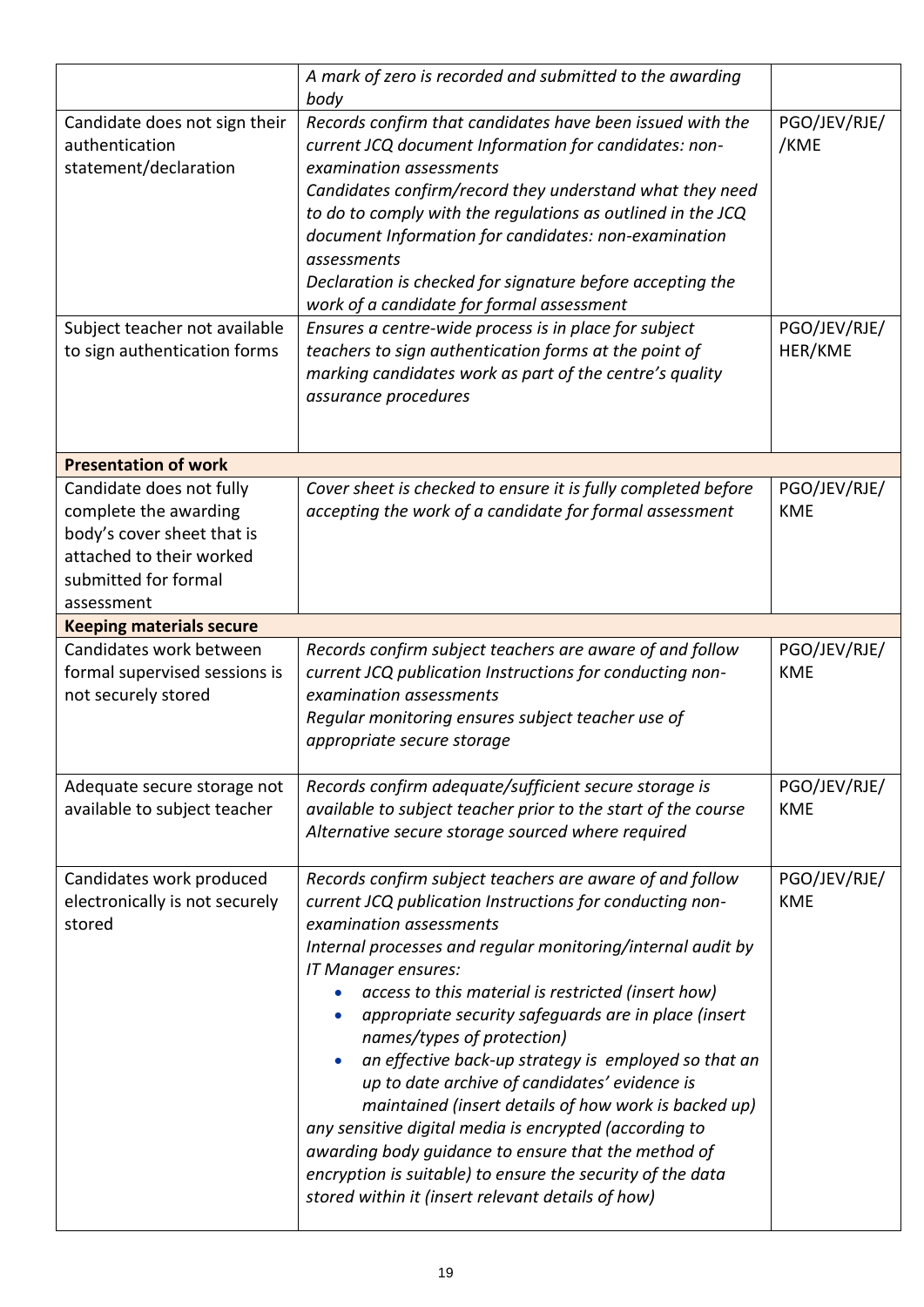| Task marking - externally assessed components |                                                                                                                      |                         |  |
|-----------------------------------------------|----------------------------------------------------------------------------------------------------------------------|-------------------------|--|
| A candidate is absent on the                  | Awarding body guidance is sought to determine if                                                                     | PGO/JEV/RJE/            |  |
| day of the examiner visit for                 | alternative assessment arrangements can be made for the                                                              | <b>KME</b>              |  |
| an acceptable reason                          | candidate                                                                                                            |                         |  |
|                                               | If not, eligibility for special consideration is explored and a                                                      |                         |  |
|                                               | request submitted to the awarding body where appropriate                                                             |                         |  |
| A candidate is absent on the                  | The candidate is marked absent on the attendance register                                                            | PGO/JEV/RJE/            |  |
| day of the examiner visit for                 |                                                                                                                      | <b>KME</b>              |  |
| an unacceptable reason                        |                                                                                                                      |                         |  |
| Task marking - internally assessed components |                                                                                                                      |                         |  |
| A candidate submits little or                 | Where a candidate submits no work, the candidate is                                                                  | PGO/JEV/RJE/            |  |
| no work                                       | recorded as absent when marks are submitted to the                                                                   | <b>KME</b>              |  |
|                                               | awarding body                                                                                                        |                         |  |
|                                               | Where a candidate submits little work, the work produced is                                                          |                         |  |
|                                               | assessed against the assessment criteria and a mark                                                                  |                         |  |
|                                               | allocated appropriately; where the work does not meet any                                                            |                         |  |
|                                               | of the assessment criteria a mark of zero is submitted to the                                                        |                         |  |
|                                               | awarding body                                                                                                        |                         |  |
| A candidate is unable to                      | Relevant staff are signposted to the JCQ publication A guide                                                         | PGO/JEV/RJE/            |  |
| finish their work for                         | to the special consideration process (section 5), to                                                                 | <b>KME</b>              |  |
| unforeseen reason                             | determine eligibility and the process to be followed for                                                             |                         |  |
|                                               | shortfall in work                                                                                                    |                         |  |
| The work of a candidate is                    | Relevant staff are signposted to the JCQ publication A guide                                                         | PGO/JEV/RJE/            |  |
| lost or damaged                               | to the special consideration process (section 5), to                                                                 | <b>KME</b>              |  |
|                                               | determine eligibility and the process to be followed for lost                                                        |                         |  |
| Candidate malpractice is                      | or damaged work                                                                                                      |                         |  |
| discovered                                    | Instructions and processes in the current JCQ publication<br>Instructions for conducting non-examination assessments | PGO/JEV/RJE/<br>HER/KME |  |
|                                               | (section 9 Malpractice) are followed                                                                                 |                         |  |
|                                               | Investigation and reporting procedures in the current JCQ                                                            |                         |  |
|                                               | publication Suspected Malpractice in Examinations and                                                                |                         |  |
|                                               | Assessments are followed                                                                                             |                         |  |
|                                               | Appropriate internal disciplinary procedures are also                                                                |                         |  |
|                                               | followed                                                                                                             |                         |  |
| A teacher assesses the work                   | A possible conflict of interest is declared by informing the                                                         | PGO/JEV/RJE/            |  |
| of a candidate with whom                      | awarding body before the published deadline for entries for                                                          | HER/KME                 |  |
| they have a close personal                    | each examination series                                                                                              |                         |  |
| relationship of his/her own                   | Marked work of said candidate is submitted for moderation                                                            |                         |  |
| child                                         | whether part of the sample requested or not                                                                          |                         |  |
| An extension to the deadline                  | Awarding body is contacted to determine if an extension                                                              | PGO/JEV/RJE             |  |
| for submission of marks is                    | can be granted                                                                                                       | /KME                    |  |
| required for a legitimate                     | Relevant staff are signposted to the JCQ publication A guide                                                         |                         |  |
| reason                                        | to the special consideration process (section 5), to                                                                 |                         |  |
|                                               | determine eligibility and the process to be followed for non-                                                        |                         |  |
|                                               | examination assessment extension                                                                                     |                         |  |
| After submission of marks, it                 | Awarding body is contacted for guidance                                                                              | PGO/JEV/RJE/            |  |
| is discovered that the wrong                  | Relevant staff are signposted to the JCQ publication A guide                                                         | HER/KME                 |  |
| task was given to candidates                  | to the special consideration process (section 2), to                                                                 |                         |  |
|                                               | determine eligibility and the process to be followed to apply                                                        |                         |  |
|                                               | for special consideration for candidates                                                                             |                         |  |
|                                               |                                                                                                                      |                         |  |